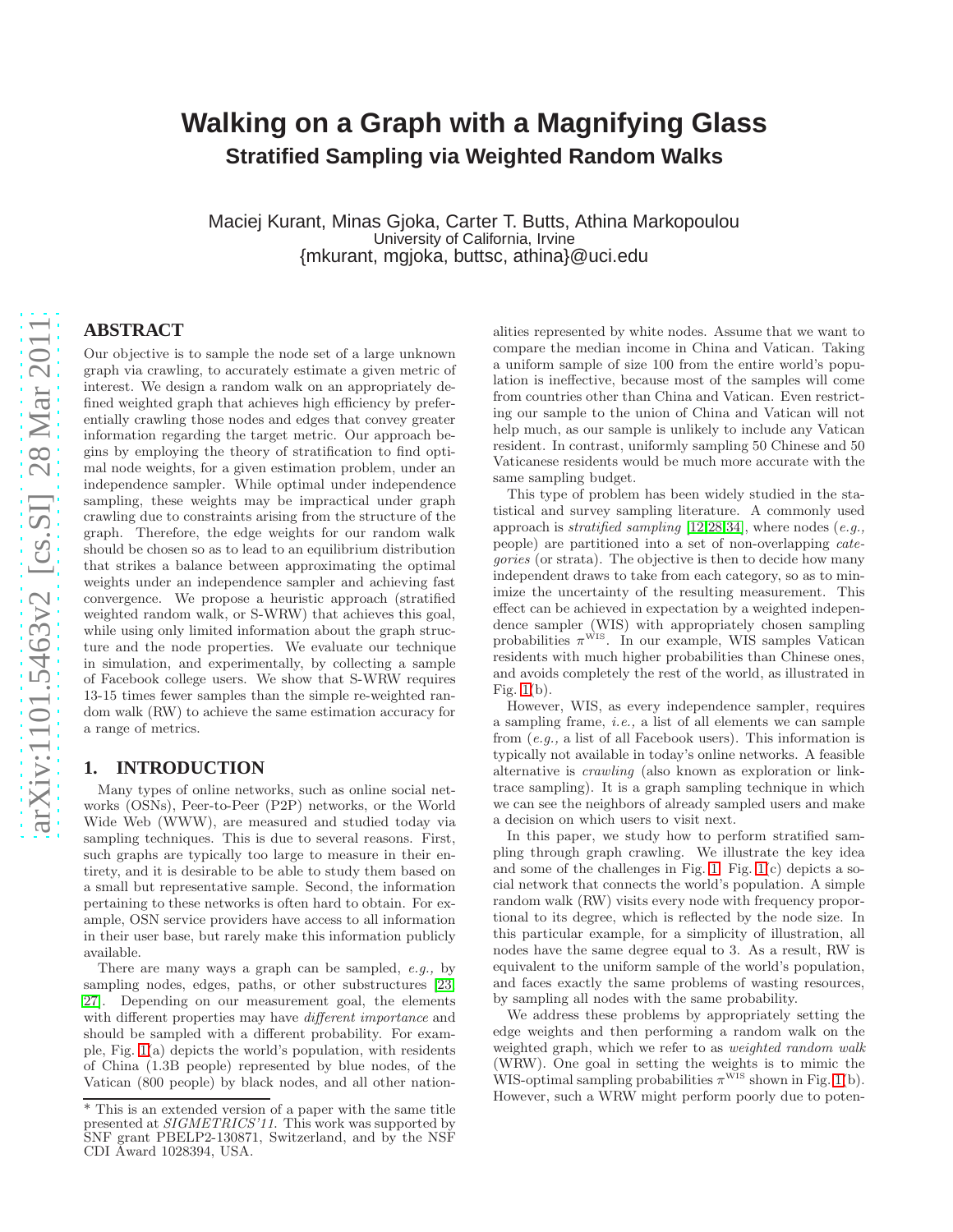

<span id="page-1-0"></span>Figure 1: Illustrative example. Our goal is to compare the blue and black subpopulations (e.g., with respect to their median income) in population (a). Optimal independence sampler, WIS (b), over-samples the black nodes, under-samples the blue nodes, and completely skips the white nodes. A naive crawling approach, RW (c), samples many irrelevant white nodes. WRW that enforces WIS-optimal probabilities may result in poor or no convergence (d). S-WRW (e) strikes a balance between the optimality of WIS and fast convergence.

tially slow mixing. In our example, it will not even converge because the underlying weighted graph is disconnected, as shown in Fig. [1\(](#page-1-0)d). Therefore, the edge weights under WRW (which determine the equilibrium distribution  $\pi^{\text{WRW}}$ ) should be chosen in a way that strikes a balance between the optimality of  $\pi$ <sup>WIS</sup> and fast convergence.

We propose Stratified Weighted Random Walk (S-WRW), a practical heuristic that effectively strikes such a balance. We refer to our approach as "walking on the graph with a magnifying glass", because S-WRW over-samples more relevant parts of the graph and under-samples less relevant ones. In our example, S-WRW results in the graph presented in Fig. [1\(](#page-1-0)e). The only information required by S-WRW are the categories of neighbors of every visited node, which is typically available in crawlable online networks, such as Facebook. S-WRW uses two natural and easy-to-interpret parameters, namely: (i)  $\tilde{f}_{\Theta}$ , which controls the fraction of samples from irrelevant categories and (ii)  $\gamma$ , which is the maximal resolution of our magnifying glass, with respect to the largest relevant category.

The main contributions of this paper are the following.

- We propose to improve the efficiency of crawling-based graph sampling methods, by performing a stratified weighted random walk that takes into account not only the graph structure but also the node properties that are relevant to the measurement goal.
- We design and evaluate S-WRW, a practical heuristic that sets the edge weights and operates with limited information.
- As a case study, we apply S-WRW to sample Facebook and estimate the sizes of colleges. We show that S-WRW requires 13-15 times fewer samples than a simple random walk for the same estimation accuracy.

The outline of the rest of the paper is as follows. Section 2 summarizes the most popular graph sampling techniques, including sampling by exploration. Section 3 presents classical stratified sampling. Section 4 combines stratified sampling with graph exploration, presenting a unified WRW approach that takes into account both network structure and node properties; various trade-offs and practical issues are discussed and an efficient heuristic (S-WRW) is proposed based on the insights. Section 5 presents simulation results. Section 6 presents an implementation of S-WRW for the problem of estimating the college friendship graph on Facebook. Section 7 presents related work. Section 8 concludes the paper.

# **2. SAMPLING TECHNIQUES**

#### **2.1 Notation**

We consider an undirected, static,<sup>[1](#page-1-1)</sup> graph  $G = (V, E)$ , with  $N = |V|$  nodes and  $|E|$  edges. For a node  $v \in V$ , denote by deg(v) its degree, and by  $\mathcal{N}(v) \subset V$  the list of neighbors of v. A graph G can be weighted. We denote by  $w(u, v)$  the weight of edge  $\{u, v\} \in E$ , and by

$$
\mathbf{w}(u) = \sum_{v \in \mathcal{N}(u)} \mathbf{w}(u, v) \tag{1}
$$

the weight of node  $u \in V$ . For any set of nodes  $A \subseteq V$ , we define its volume  $vol(A)$  and weight  $w(A)$ , respectively, as

$$
\text{vol}(A) = \sum_{v \in A} \text{deg}(v) \quad \text{and} \quad \text{w}(A) = \sum_{v \in A} \text{w}(v). \tag{2}
$$

We will often use

$$
f_A = \frac{|A|}{|V|} \quad \text{and} \quad f_A^{\text{vol}} = \frac{\text{vol}(A)}{\text{vol}(V)} \tag{3}
$$

to denote the relative size of A in terms of the number of nodes and the volumes, respectively.

**Sampling.** We collect a sample  $S \subseteq V$  of  $n = |S|$  nodes. S may contain multiple copies of the same node, i.e., the sampling is with replacement. In this section, we briefly review the techniques for sampling nodes from graph  $G$ . We also present the weighted random walk (WRW) which is the basic building block for our approach.

### **2.2 Independence Sampling**

Uniform Independence Sampling (UIS) samples the nodes directly from the set  $V$ , with replacements, uniformly and independently at random, i.e., with probability

$$
\pi^{\text{UIS}}(v) = \frac{1}{N} \qquad \text{for every } v \in V. \tag{4}
$$

Weighted Independence Sampling (WIS) is a weighted version of UIS. WIS samples the nodes directly from the

<span id="page-1-1"></span><sup>1</sup> Sampling dynamic graphs is currently an active research area [\[35](#page-12-1)[,40](#page-12-2)[,42\]](#page-12-3), but out of the scope of this paper.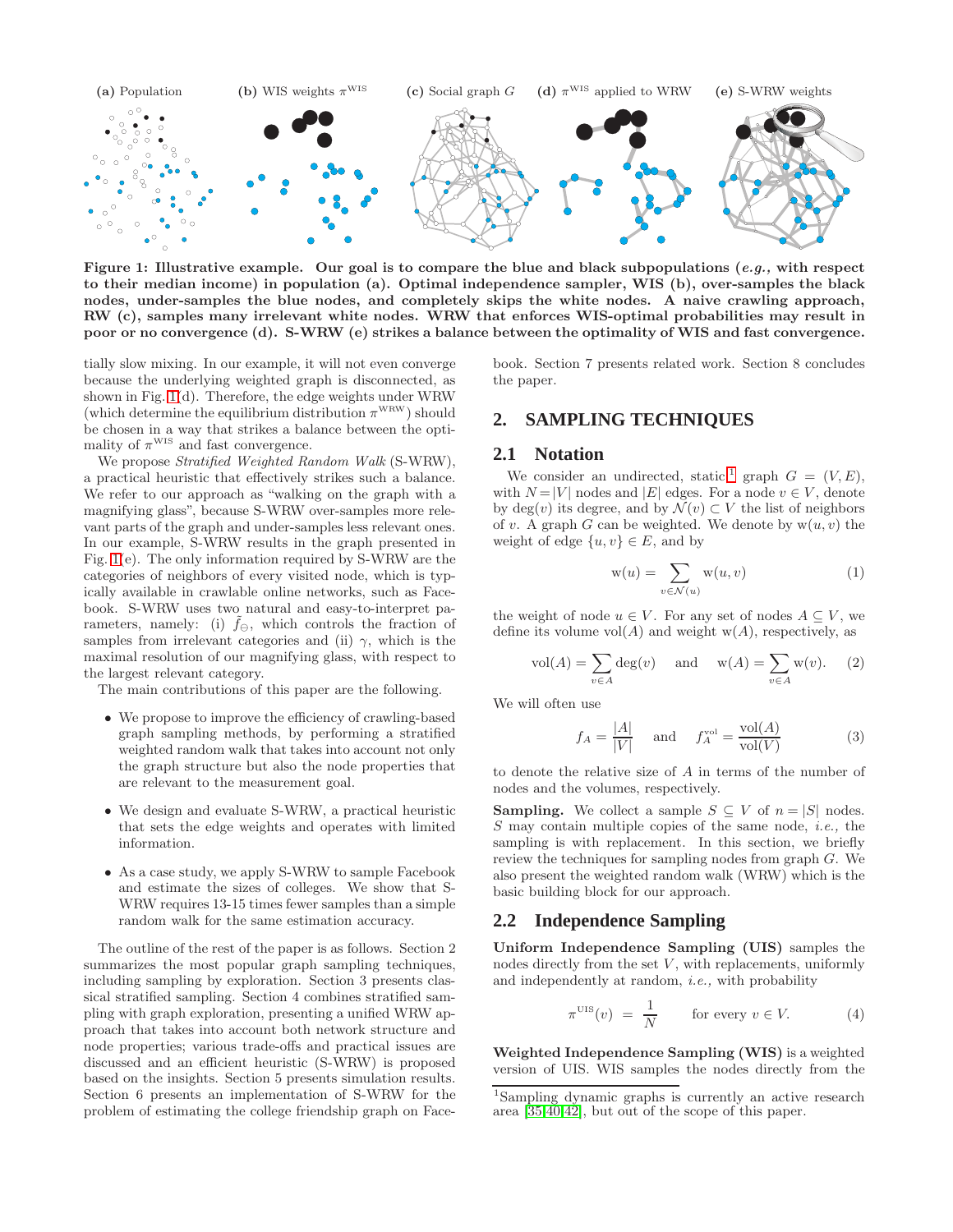set  $V$ , with replacements, independently at random, but with probabilities proportional to node weights  $w(v)$ :

$$
\pi^{\text{WIS}}(v) = \frac{\mathbf{w}(v)}{\sum_{u \in V} \mathbf{w}(u)}.
$$
\n(5)

In general, UIS and WIS are not possible in online networks because of the lack of sampling frame. For example, the list of all user IDs may not be publicly available, or the user ID space may be too sparsely allocated. Nevertheless, we present them as baseline for comparison with the random walks.

# <span id="page-2-2"></span>**2.3 Sampling via Crawling**

In contrast to independence sampling, the crawling techniques are possible in many online networks, and are therefore the main focus of this paper.

Simple Random Walk (RW) [\[29\]](#page-11-4) selects the next-hop node v uniformly at random among the neighbors of the current node u. In a connected and aperiodic graph, the probability of being at the particular node  $v$  converges to the stationary distribution

$$
\pi^{\text{RW}}(v) = \frac{\text{deg}(v)}{2 \cdot |E|}.
$$
 (6)

Metropolis-Hastings Random Walk (MHRW) is an application of the Metropolis-Hastings algorithm [\[30\]](#page-11-5) that modifies the transition probabilities to converge to a desired stationary distribution. For example, we can achieve the uniform stationary distribution

$$
\pi^{\text{MHRW}}(v) = \frac{1}{N} \tag{7}
$$

by randomly selecting a neighbor  $v$  of the current node  $u$ and moving there with probability  $\min(1, \frac{\deg(u)}{\deg(v)})$ . However, it was shown in [\[17](#page-11-6)[,35\]](#page-12-1) that RW (after re-weighting, as in Section [2.4\)](#page-2-0) outperforms MHRW for most applications. We therefore restrict our attention to comparing against RW.

Weighted Random Walk (WRW) is RW on a weighted graph [\[4\]](#page-11-7). At node u, WRW chooses the edge  $\{u, v\}$  to follow with probability  $P_{u,v}$  proportional to the weight  $w(u, v) \geq 0$ of this edge, i.e.,

<span id="page-2-4"></span>
$$
P_{u,v} = \frac{\mathbf{w}(u,v)}{\sum_{v' \in \mathcal{N}(u)} \mathbf{w}(u,v')}.
$$
 (8)

The stationary distribution of WRW is:

$$
\pi^{\text{WRW}}(v) = \frac{\mathbf{w}(v)}{\sum_{u \in V} \mathbf{w}(u)}.
$$
\n(9)

WRW is the basic building block of our design. In the next sections, we show how to choose weights for a specific estimation problem.

Graph Traversals (BFS, DFS, RDS, ...) is a family of crawling techniques where no node is sampled more than once. Because traversals introduce a generally unknown bias (see Sec. [7\)](#page-10-0), we do not consider them in this paper.

### <span id="page-2-0"></span>**2.4 Correcting the bias**

RW, WRW, and WIS all produce biased (nonuniform) node samples. But their bias is known and therefore can be corrected by an appropriate re-weighting of the measured values. This can be done using the Hansen-Hurwitz estimator [\[19\]](#page-11-8) as first shown in [\[39,](#page-12-4)[41\]](#page-12-5) for random walks and also used in [\[35\]](#page-12-1). Let every node  $v \in V$  carry a value  $x(v)$ . We can estimate the population total  $x_{\text{tot}} = \sum_{v} x(v)$  by

$$
\hat{x}_{\text{tot}} = \frac{1}{n} \sum_{v \in S} \frac{x(v)}{\pi(v)},\tag{10}
$$

where  $\pi(v)$  is the sampling probability of node v in the stationary distribution. In practice, we usually know  $\pi(v)$ , and thus  $\hat{x}_{\text{tot}}$ , only up to a constant, *i.e.*, we know the (nonnormalized) weights  $w(v)$ . This problem disappears when we estimate the population mean  $x_{av} = \sum_{v} x(v) / N$  as

$$
\hat{x}_{\rm av} = \frac{\sum_{v \in S} \frac{x(v)}{\pi(v)}}{\sum_{v \in S} \frac{1}{\pi(v)}} = \frac{\sum_{v \in S} \frac{x(v)}{\mathbf{w}(v)}}{\sum_{v \in S} \frac{1}{\mathbf{w}(v)}}.
$$
(11)

For example, for  $x(v) = 1$  if  $deg(v) = k$  (and  $x(v) = 0$  otherwise),  $\hat{x}_{av}(k)$  estimates the node degree distribution in G.

All the results in this paper are presented *after this re*weighting step, whenever necessary.

### <span id="page-2-3"></span>**3. STRATIFIED SAMPLING**

In Sec. [1,](#page-0-0) we argued that in order to compare the median income of residents of China and Vatican we should take 50 random samples from each of these two countries, rather than taking 100 UIS samples from China and Vatican together (or, even worse, from the world's population). This problem naturally arises in the field of survey sampling. The most common solution is stratified sampling [\[12,](#page-11-2) [28,](#page-11-3)[34\]](#page-12-0), where nodes V are partitioned into a set  $\mathcal C$  of nonoverlapping node categories (or "strata"), with  $\bigcup_{C \in \mathcal{C}} C = V$ . Next, we select uniformly at random  $n_i$  nodes from category  $C_i$ . We are free to choose the allocation  $(n_1, n_2, \ldots, n_{|\mathcal{C}|}),$ as long as we respect the total budget of samples  $n = \sum_i n_i$ .

Under proportional allocation [\[28\]](#page-11-3) (or "prop') we use  $n_i \propto$  $|C_i|$ , *i.e.*,

<span id="page-2-1"></span>
$$
n_i^{\text{prop}} = |C_i| \cdot n/N. \tag{12}
$$

Another possibility is to do an *optimal* allocation (or "opt") that minimizes the variance  $V$  of our estimator for the specific problem of interest. For example, assume that every node  $v \in V$  carries a value  $x(v)$ , and we may want to estimate the mean of  $x$  in various scenarios, as discussed below.

### **3.1 Examples of Stratified Sampling Problems**

#### *3.1.1 Estimating the mean across the entire* V

A classic application of stratification is to better estimate the population mean  $\mu$ , given several groups (strata) of different properties (e.g., variances). Given  $n_i$  samples from category  $C_i$ , we can estimate the mean  $\mu_i = \frac{1}{|C_i|} \sum_{v \in C_i} x(v)$ over category  $C_i$  by

$$
\hat{\mu}_i = \frac{1}{n_i} \sum_{v \in S \cap C_i} x(v) \quad \text{with} \quad \mathbb{V}(\hat{\mu}_i) = \frac{\sigma_i^2}{n_i}, \quad (13)
$$

where  $\mathbb{V}(\hat{\mu}_i)$  is the variance of this estimator and  $\sigma_i^2$  is the variance of population  $C_i$ . We can estimate population mean  $\mu$  by a weighted average over all  $\hat{\mu}_i$ s [\[28\]](#page-11-3), *i.e.*,

$$
\hat{\mu} = \sum_{i} \frac{|C_i|}{N} \cdot \hat{\mu}_i \quad \text{with} \quad \mathbb{V}(\hat{\mu}) = \sum_{i} \frac{(|C_i|)^2 \cdot \sigma_i^2}{N^2 \cdot n_i}.
$$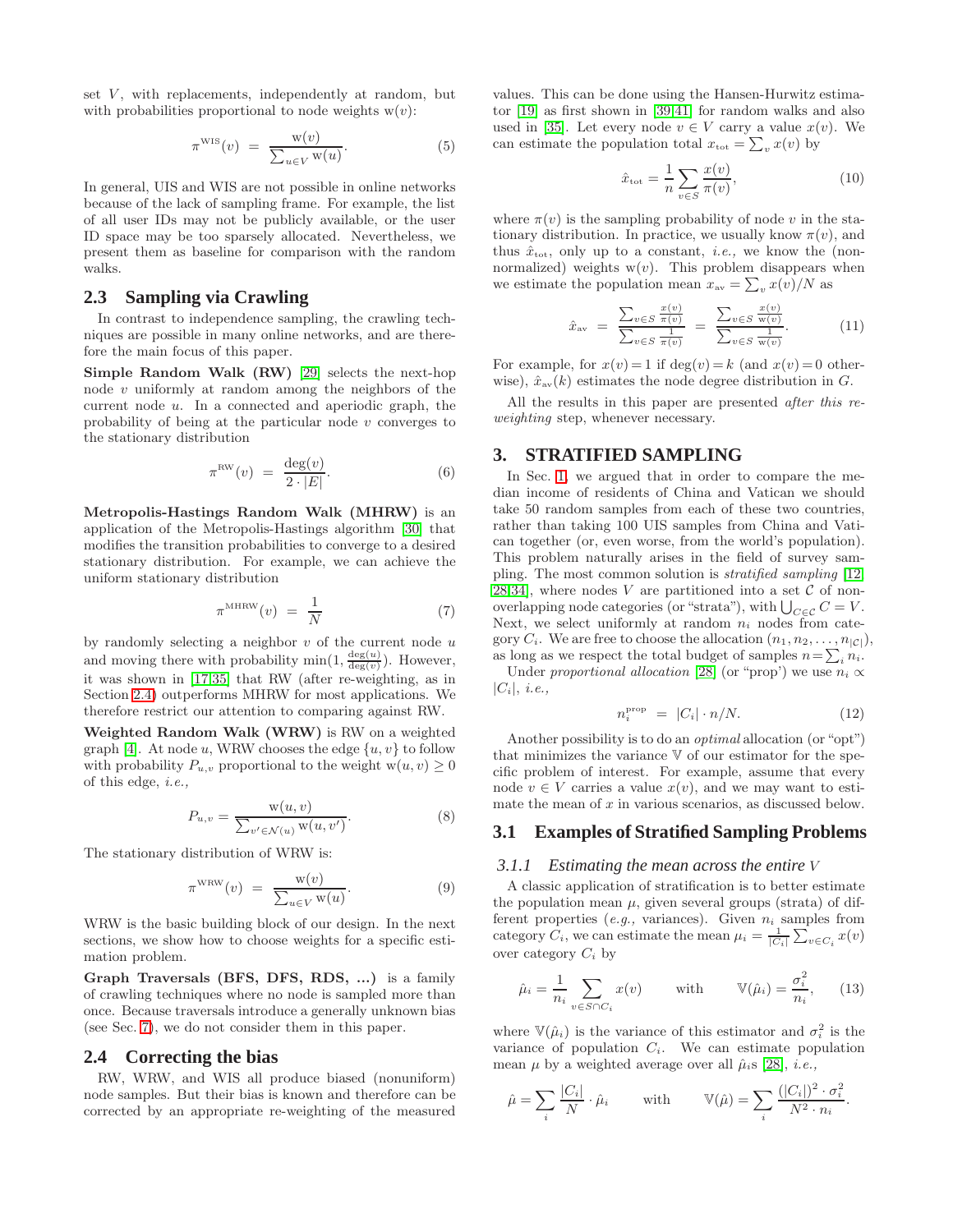Under proportional allocation  $(Eq.(12))$  $(Eq.(12))$  $(Eq.(12))$ , this boils down to  $\mathbb{V}(\hat{\mu}^{\text{prop}}) = \frac{1}{N \cdot n} \sum_i |C_i| \cdot \sigma_i^2$ . However, we can apply Lagrange multipliers to find that  $\mathbb{V}(\hat{\mu})$  is minimized when

<span id="page-3-4"></span>
$$
n_i^{\text{opt}} = \frac{|C_i| \cdot \sigma_i}{\sum_j |C_j| \cdot \sigma_j} \cdot n. \tag{14}
$$

This solution is sometimes called 'Neyman allocation' [\[34\]](#page-12-0). This gives us the variance under optimal allocation  $\mathbb{V}(\hat{\mu}^{\text{opt}})$  =  $\frac{1}{N^2 \cdot n} \left( \sum_i |C_i| \cdot \sigma_i \right)^2$ .

The variances  $\mathbb{V}(\hat{\mu}^{\text{prop}})$  and  $\mathbb{V}(\hat{\mu}^{\text{opt}})$  are measures of the performance of proportional and optimal allocation, respectively. In order to make their practical interpretation easier, we also show how these variances translate into sample lengths. We define as *gain*  $\alpha$  of 'opt' over 'prop' the number of times 'prop' must be longer than 'opt' in order to achieve the same variance

gain 
$$
\alpha = \frac{n^{\text{prop}}}{n^{\text{opt}}}
$$
, subject to  $\mathbb{V}^{\text{prop}} = \mathbb{V}^{\text{opt}}$ .

In that case, the gain is

<span id="page-3-0"></span>
$$
\alpha = N \cdot \frac{\sum_{i} |C_i| \cdot \sigma_i^2}{\left(\sum_{i} |C_i| \cdot \sigma_i\right)^2} \qquad (\ge 1). \tag{15}
$$

Notice that this gain does not depend on the sample budget n. The gain is one of the main metrics we will use in the evaluation sections to assess the efficiency of our technique compared to the random walk.

### *3.1.2 Highest precision for all categories*

If we are equally interested in each category, we might want the same (highest possible) precision of estimating  $\mu_i$ for all categories  $C_i$ . In this case, the metric to minimize is  $\mathbb{V}_{\text{max}} = \max_i \{ \mathbb{V}(\hat{\mu}_i) \} = \max_i \left\{ \frac{\sigma_i^2}{n_i} \right\}.$  Under proportional allocation, this translates to  $\mathbb{V}_{\max}^{\text{prop}} = \frac{N}{n} \max_i \frac{\sigma_i^2}{|C_i|}$ . But the 2 optimal  $n_i$ , which makes  $\mathbb{V}(\hat{\mu}_i)$  equal for all i, is

<span id="page-3-5"></span>
$$
n_i^{\text{opt}} = \frac{\sigma_i^2}{\sum_j \sigma_j^2} \cdot n. \tag{16}
$$

Consequently,  $\mathbb{V}_{\max}^{\text{opt}} = \frac{\sum_i \sigma_i^2}{n}$ , which leads to gain

<span id="page-3-1"></span>
$$
\alpha = \frac{\max_{i} \left\{ \frac{N}{|C_i|} \sigma_i^2 \right\}}{\sum_{i} \sigma_i^2} \quad (\ge 1). \tag{17}
$$

#### *3.1.3 Smallest sum of variances across categories*

Even if we are interested in all categories, an alternative objective is to maximize the average precision of category pair comparisons (see Sec. 5A.13 in [\[12\]](#page-11-2)), which is equivalent to minimizing the sum  $\mathbb{V}_{\Sigma} = \sum_{i} \mathbb{V}(\hat{\mu}_i) = \sum_{i} \frac{\sigma_i^2}{n_i}$ . In this case, proportional allocation achieves  $\mathbb{V}_{\Sigma}^{\text{prop}} = \frac{N}{n} \sum_{i} \frac{\sigma_i^2}{|C_i|}$ . while, using Lagrange multipliers we get

<span id="page-3-6"></span>
$$
n_i^{\text{opt}} = \frac{\sigma_i}{\sum_j \sigma_j} \cdot n \qquad \text{and} \qquad \mathbb{V}_{\Sigma}^{\text{opt}} = \frac{\left(\sum_i \sigma_i\right)^2}{n}, \quad (18)
$$

which leads to gain

<span id="page-3-2"></span>
$$
\alpha = \frac{\sum_{i} \frac{N}{|C_i|} \sigma_i^2}{\left(\sum_{i} \sigma_i\right)^2} \quad (\ge 1). \tag{19}
$$

### <span id="page-3-7"></span>*3.1.4 Relative sizes of node categories*

Stratified sampling assumes that we know the sizes  $|C_i|$  of node categories. In some applications, however, these sizes are unknown and among the values we need to estimate as well (e.g., by using UIS or WIS). We show in Appendix C (for  $|\mathcal{C}| = 2$ ) that the optimal sample allocation and the corresponding gain  $\alpha$  of WIS over UIS are respectively

<span id="page-3-3"></span>
$$
n_i^{\text{WIS}} = \frac{1}{|\mathcal{C}|} \cdot n \quad \text{and} \quad \alpha = \frac{N^2}{4|C_1| \cdot |C_2|}. \tag{20}
$$

### *3.1.5 Irrelevant category* C<sup>⊖</sup> *(aggregated)*

In many practical cases, we may want to measure some (but not all) node categories. E.g., in Fig. [1,](#page-1-0) we are interested in blue and black nodes, but not in white ones. Similarly, in our Facebook study in Section [6](#page-8-0) we are only interested in self-declared college students, which accounts for only 3.5% of all users. We group all categories not covered by our measurement objective as a single irrelevant category  $C_{\ominus} \in \mathcal{C}$ , and we set  $n_{\ominus}^{\text{opt}} = 0$ . In contrast,  $n_{\ominus}^{\text{prop}} = |C_{\ominus}| \cdot n/N$ . As a result, under 'opt' we have  $N/(N-|C_{\ominus}|)$  times more useful samples than under 'prop'. Now, if we allocate optimally all these useful samples between the relevant categories  $\mathcal{C} \setminus \{C_{\Theta}\}\)$ , the gain  $\alpha$  becomes

<span id="page-3-8"></span>
$$
\alpha = \frac{N}{N - |C_{\ominus}|} \cdot \alpha(\mathcal{C} \setminus \{C_{\ominus}\}), \tag{21}
$$

where  $\alpha(\mathcal{C}\backslash \{C_{\ominus}\})$  is the gain [\(15\)](#page-3-0), [\(17\)](#page-3-1), [\(19\)](#page-3-2) or [\(20\)](#page-3-3), depending on the metric, calculated only within categories  $\mathcal{C} \backslash \{C_{\ominus}\}.$ 

In other words, gain  $\alpha$  is now composed of two factors: (i) gain in avoiding irrelevant categories, and (ii) gain in optimal allocation of samples among the relevant categories.

#### *3.1.6 Practical Guideline*

Let us look at the optimal weights in the above scenarios, when all  $\sigma_i = \sigma$  are the same. This is a reasonable working assumption in many practical settings, since we typically do not have prior estimates of  $\sigma_i$ . With this simplification, Eq.[\(14\)](#page-3-4) becomes

$$
n_i^{\text{opt}} = \frac{|C_i|}{N} \cdot n = n_i^{\text{prop}}.
$$

In contrast, Eq. $(16)$ , Eq. $(18)$  and Eq. $(20)$  get simplified to

$$
n_i^{\rm opt} \ = \ \frac{1}{|{\mathcal C}|} \cdot n.
$$

In conclusion, if we are interested in comparing the node categories with respect to some properties (e.g., average node degree, category size), rather than estimating a property across the entire population, we should take an equal number of samples from every relevant category.

# **4. EDGE WEIGHT SETTING UNDER WRW**

In the previous section, we studied the optimal sample allocation under (independence) stratified sampling. However, independence node sampling is typically impossible in large online graphs, while crawling the graph is a natural, available exploration primitive. In this section, we show how to perform a weighted random walk (WRW) which approximates the stratified sampling of the previous section. We can formulate the general problem as follows: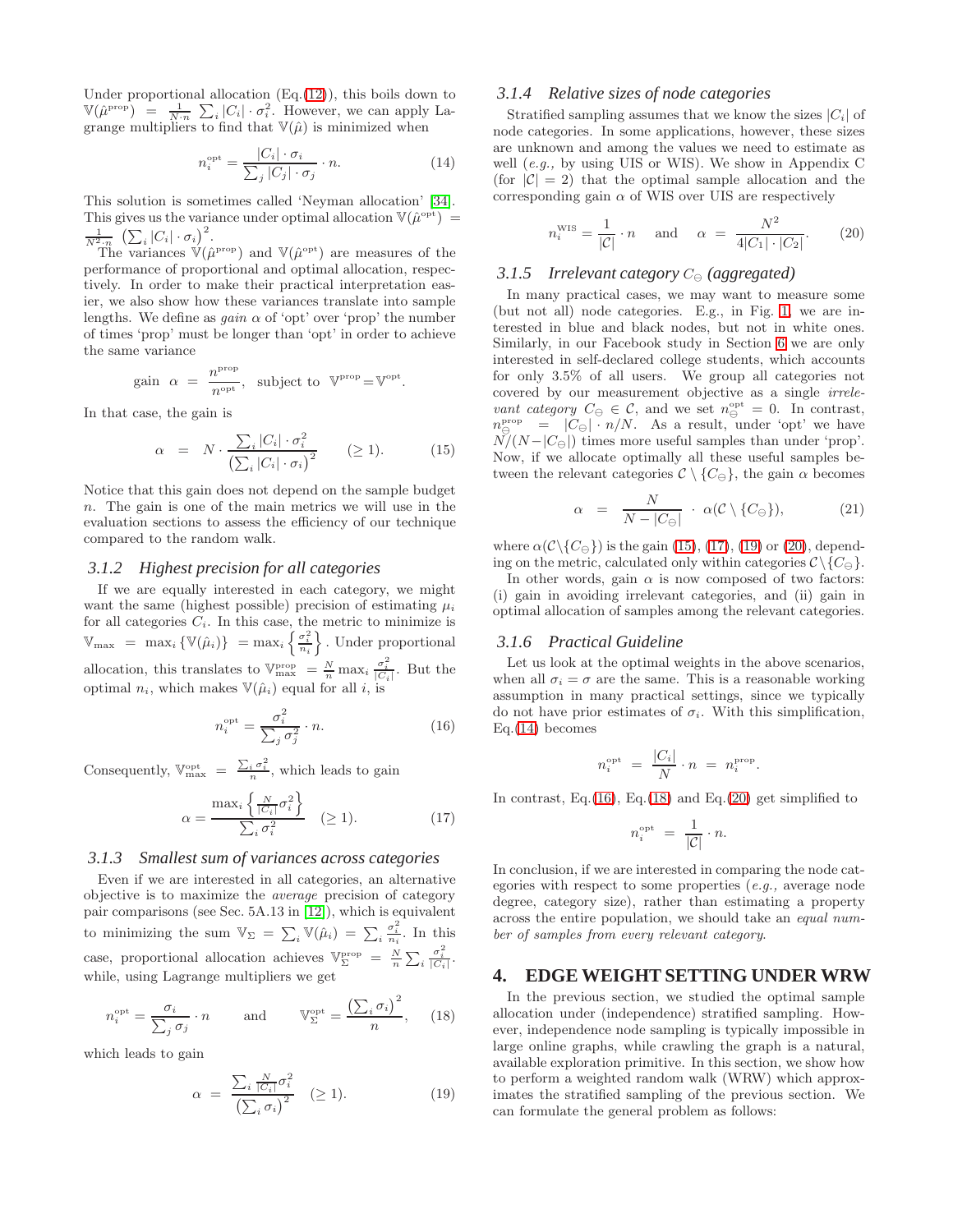Given a measurement objective, error metric and sampling budget  $|S|=n$ , set the edge weights in graph G such that the WRW measurement error is minimized.

Although we are able to solve this problem analytically for some specific and fully known topologies, it is not obvious how to address it in general, especially under a limited knowledge of G. Instead, in this paper, we propose S-WRW, a heuristic to set the edge weights. S-WRW starts from a solution optimal under WIS, and takes into account practical issues that arise in graph exploration. Once the weights are set, we simply perform WRW as described in Section [2.3](#page-2-2) and collect samples.

# **4.1 Preliminaries**

### *4.1.1 Category-level granularity*

One can think of the problem in two levels of granularity: the original graph  $G = (V, E)$  and the *category graph*  $G^C = (\mathcal{C}, E^C)$ . In  $G^C$ , nodes represent categories, and every undirected edge  $\{C_1, C_2\} \in E^C$  represents the corresponding non-empty set of edges  $E_{C_1,C_2} \subset E$  in the original graph G, i.e.,

$$
E_{C_1, C_2} = \{ \{u, v\} \in E : u \in C_1 \text{ and } v \in C_2 \} \neq \emptyset.
$$

In our approach, we move from the finer granularity of G to the coarser granularity of  $G^C$ . This means that we are interested in collecting, say,  $n_i$  samples from category  $C_i$ , but we do not control how these  $n_i$  nodes are collected (*i.e.*, with what individual sampling probabilities).

The rationale for that simplification is twofold. From a theoretical point of view, categories are exactly the properties of interest in the estimation problems we consider. From a practical point of view, it is relatively easy to obtain or infer information about categories, as we show e.g., in Sec. [4.2.1.](#page-4-0)

#### *4.1.2 Stratification in expectation*

Ideally, we would like to enforce strictly stratified sampling. However, when we use crawling instead of independence sampling, sampling exactly  $n_i$  nodes from category  $C_i$ (and no other nodes) is possible only by discarding observations. It is thus more natural to frame the problem in terms of the probability mass placed on each category in equilibrium. This can be achieved by making the weight  $w(C_i)$ of each category proportional to the desired number  $n_i$  of samples, *i.e.*,

<span id="page-4-4"></span>
$$
w(C_i) \propto n_i. \tag{22}
$$

As a result, we draw  $n_i$  samples from  $C_i$  in expectation.

### *4.1.3 Main guideline*

As the main guideline, S-WRW tries to realize the category weights  $w^{WIS}(C_i)$  that are optimal under WIS. There are many edge weight settings in G that achieve  $w^{WIS}(C_i)$ . In our implementation, we observe that  $vol(C_i)$  counts the number of edges incident on nodes of  $C_i$ . Consequently, if for every category  $C_i$  we set in  $G$  the weights of all edges incident on nodes in  $C_i$  to

<span id="page-4-2"></span>
$$
\mathbf{w}_e(C_i) = \frac{\mathbf{w}^{\text{WIS}}(C_i)}{\text{vol}(C_i)}.
$$
 (23)



Figure 2: Overview of our approach.

then weight  $w^{WIS}(C_i)$  are achieved.<sup>[2](#page-4-1)</sup> This simple observation is central to the S-WRW heuristic.

In order to apply  $Eq.(23)$  $Eq.(23)$ , we first have to calculate or estimate its terms  $vol(C_i)$  and  $w^{WIS}(C_i)$ .<sup>[3](#page-4-3)</sup> Below, we show how to do it in Step 1 and 2, respectively. Next, in Steps 3-5, we show how to modify these terms to account for practical problems arising mainly from the underlying graph structure.

# **4.2 Our practical solution: S-WRW**

### <span id="page-4-0"></span>*4.2.1 Step 1: Estimation of Category Volumes*

In general, we have no prior information about  $G$  or  $G^C$ . Fortunately, it is easy and inexpensive estimate the relative category volumes  $f_i^{\text{vol}}$  which is the first piece of information we need in Eq.[\(23\)](#page-4-2) (see footnote [3\)](#page-4-3). Indeed, it is enough to run a relatively short pilot RW, and plug the collected sample  $S$  in Eq.[\(35\)](#page-12-6) derived in Appendix B, as follows

$$
\widehat{f}_i^{\text{vol}} = \frac{1}{n} \sum_{u \in S} \left( \frac{1}{\deg(u)} \sum_{v \in \mathcal{N}(u)} 1_{\{v \in C_i\}} \right).
$$

### *4.2.2 Step 2: Category Weights Optimal Under WIS*

In order to find the optimal WIS category weights  $w^{WIS}(C_i)$ in Eq.[\(23\)](#page-4-2), we first calculate  $n_i^{\text{opt}}$  as shown, under vari-ous scenarios, in Sec. [3.](#page-2-3) Next, we plug the resulting  $n_i^{\text{opt}}$ in Eq.[\(22\)](#page-4-4), *e.g.*, by setting  $w^{WIS}(C_i) = n_i^{opt}$ .

#### <span id="page-4-5"></span>*4.2.3 Step 3: Irrelevant Categories*

<span id="page-4-1"></span><sup>2</sup>There exist many other edge weight assignments that lead to  $w^{WIS}(C_i)$ . Eq.[\(23\)](#page-4-2) has the advantage of distributing the weights evenly across all  $vol(C_i)$  edges.

<span id="page-4-3"></span><sup>&</sup>lt;sup>3</sup>In fact, we need to know  $w_e(C_i)$  in Eq.[\(23\)](#page-4-2) only up to a constant factor, because these factors cancel out in the calculation of transition probabilities of WRW in Eq.[\(8\)](#page-2-4). Consequently, the same applies to  $vol(C_i)$  and  $w^{WIS}(C_i)$ .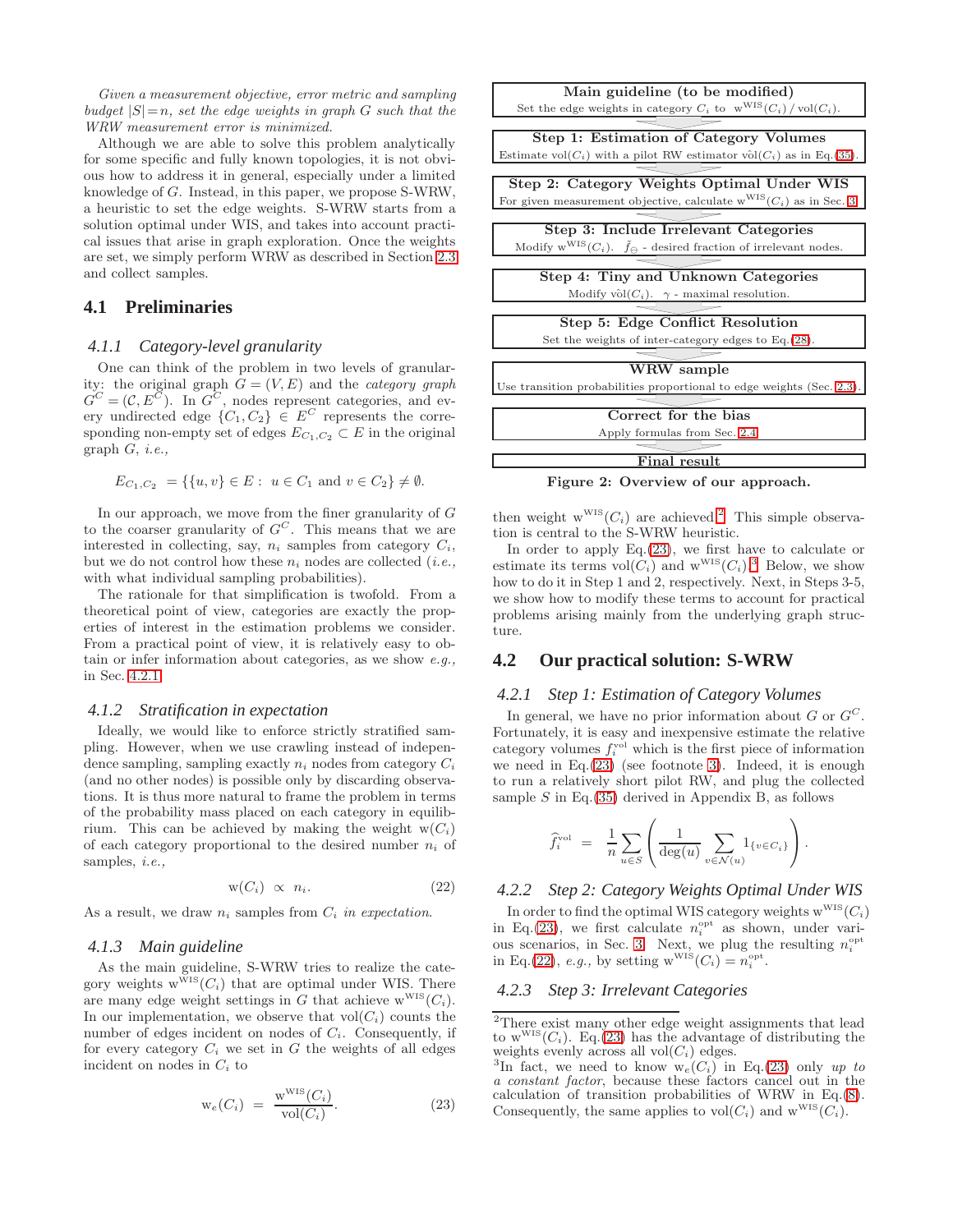

<span id="page-5-1"></span>Figure 3: Optimal edge weights: WIS vs WRW. The objective is to compare the sizes of red (dark) and green (light) categories.

Problem: Potentially poor or no convergence. Consider the toy example in Fig.  $3(a)$ . We are interested in finding the relative sizes of red (dark) and green (light) categories. The white node in the middle is irrelevant for our measurement objective. Due to symmetry, we distinguish between two types of edges with weights  $w_1$  and  $w_2$ . Un-der WIS, Eq.[\(20\)](#page-3-3) gives us the optimal weights  $w_1 > 0$  and  $w_2 = 0$ , *i.e.*, WIS samples every non-white node with the same probability and never samples the white one. However, under WRW with these weights, relevant nodes get disconnected into two components and WRW does not converge. We observed a similar problem in Fig. [1.](#page-1-0)

Guideline: Occasionally visit irrelevant nodes. We show in Appendix D that the optimal WRW weights in Fig. [3\(](#page-5-1)a) are  $w_1 = 0$  and  $w_2 > 0$ . In that case, half of the samples are due to visits in the white (irrelevant) node. In other words, WRW may benefit from allocating small weight  $w(C_{\ominus}) > 0$  to category  $C_{\ominus}$  that groups all (if any) categories irrelevant to our estimation. The intuition is that irrelevant nodes may not contribute to estimation but may be needed for connectivity or fast mixing.

Implementation in S-WRW. In S-WRW, we achieve this goal by replacing  $w^{WIS}(C_i)$  with

$$
\tilde{\mathbf{w}}^{\text{WIS}}(C_i) = \begin{cases}\n\mathbf{w}^{\text{WIS}}(C_i) & \text{if } C_i \neq C_{\ominus} \\
\tilde{f}_{\ominus} \cdot \sum_{C \neq C_{\ominus}} \mathbf{w}^{\text{WIS}}(C) & \text{if } C_i = C_{\ominus}.\n\end{cases}
$$
\n(24)

The parameter  $0 \leq \tilde{f}_{\Theta} \ll 1$  controls the desired fraction of visits in  $C_{\ominus}$ .

#### <span id="page-5-2"></span>*4.2.4 Step 4: Tiny and Unknown Categories*

Problem: "black holes". Every optical system has a fundamental magnification limit due to diffraction and our "graph magnifying glass" is no exception. Consider the toy graph in Fig. [3\(](#page-5-1)b): it consists of a big clique  $C_{\text{big}}$  of 20 red nodes with edge weights  $w_2$ , and a green category  $C_{\text{tiny}}$  with two nodes only and edge weights  $w_1$ . In Sec. [3.1.4,](#page-3-7) we saw that WIS optimally estimates the relative sizes of red and green categories for  $w(C_{\text{bie}}) = w(C_{\text{tiny}}), i.e.,$  for  $w_1 = 190 w_2$ . However, for such large values of  $w_1$ , the two green nodes behave as a sink (or a "black hole") for a WRW of finite length, thus increasing the variance of the category size estimation.

Guideline: limit edge weights. In other words, although WIS suggests to over-sample small categories, WRW should "under-over-sample" very small categories to avoid black holes. For example, in Fig. [3\(](#page-5-1)b)  $w_1 \simeq 60 w_2 (\ll 190 w_2)$ is optimal for WRW of length  $n=50$  (simulation results).

Implementation in S-WRW. In S-WRW, we achieve this

goal by replacing  $vol(C_i)$  in Eq.[\(23\)](#page-4-2) with

<span id="page-5-3"></span>
$$
\text{võl}(C) = \max\left\{\text{vôl}(C), \text{ vol}_{min}\right\}, \quad \text{where} \quad (25)
$$

$$
\text{vol}_{min} = \frac{1}{\gamma} \cdot \max_{C \neq C_{\ominus}} \{ \text{vol}(C) \}. \tag{26}
$$

Moreover, this formulation takes care of every category C that was not discovered by the pilot RW in Sec. [4.2.1,](#page-4-0) by setting  $v\tilde{o}l(C) = vol_{min}$ .

# <span id="page-5-4"></span>*4.2.5 Step 5: Edge Conflict Resolution*

Problem: Conflicting desired edge weights. With the above modifications, our target edge weights defined in Eq.[\(23\)](#page-4-2) can be rewritten as

<span id="page-5-5"></span>
$$
\tilde{\mathbf{w}}_e(C_i) = \frac{\tilde{\mathbf{w}}^{\text{WIS}}(C_i)}{\tilde{\text{vol}}(C_i)}.
$$
\n(27)

We can directly set the weight  $w(u, v) = \tilde{w}_e(C(u)) = \tilde{w}_e(C(v))$ for every intra-category edge  $\{u, v\}$ . However, for every inter-category edge, we usually have "conflicting" weights  $\tilde{w}_e(C(u)) \neq \tilde{w}_e(C(v))$  desired at the two ends of the edge.

Guideline: prefer inter-category edges. There are several possible edge weight assignments that achieve the desired category node weights. High weights on intra-category edges and small weights on inter-category edges result in WRW staying in small categories  $C_{\text{tiny}}$  for a long time. In order to improve the mixing time, we should do exactly the opposite, i.e., assign relatively high weights to intercategory edges (connecting relevant categories). As a result, WRW will enter  $C_{\text{tiny}}$  more often, but will stay there for a short time. This intuition is motivated by Monte Carlo variance reduction techniques such as the use of antithetic variates [\[15\]](#page-11-9), which seek to induce negative correlation between consecutive draws so as to reduce the variance of the resulting estimator.

Implementation in S-WRW. We choose to assign an edge weight  $\tilde{w}_e$  that is in between these two values  $\tilde{w}_e(C(u))$ and  $\tilde{w}_e(C(v))$ . We considered several candidate such assignments. We may take the *arithmetic* or *geometric* mean of the conflicting weights, which we denote by  $w^{ar}(u, v)$  and  $w^{\text{ge}}(u, v)$ , respectively. We may also use the *maximum* of the two values,  $w^{max}(u, v)$ , which should improve mixing according to the discussion above. However,  $w^{\max}(u, v)$  alone would also add high weight to irrelevant nodes  $C_{\ominus}$  (possibly far beyond  $f_{\ominus}$ ). To avoid this undesired effect, we distinguish between the two cases by defining a hybrid solution:

<span id="page-5-0"></span>
$$
\mathbf{w}^{\text{hy}}(u,v) = \begin{cases} \mathbf{w}^{\text{ge}}(u,v) & \text{if } C_{\ominus} \in \{C(u), C(v)\} \\ \mathbf{w}^{\text{max}}(u,v) & \text{otherwise.} \end{cases}
$$
(28)

This hybrid edge assignment was the one we found to work best in practice - see Section [6.](#page-8-0)

### **4.3 Discussion**

#### *4.3.1 Information needed about the neighbors*

In the pilot RW (Sec. [4.2.1\)](#page-4-0) as well as in the main WRW, we assume that by sampling a node  $v$  we also learn the category (but not degree) of each of its neighbors  $u \in \mathcal{N}(v)$ . Fortunately, such information is often available in most online graphs at no additional cost, especially when scraping html pages (as we do). For example, when sampling colleges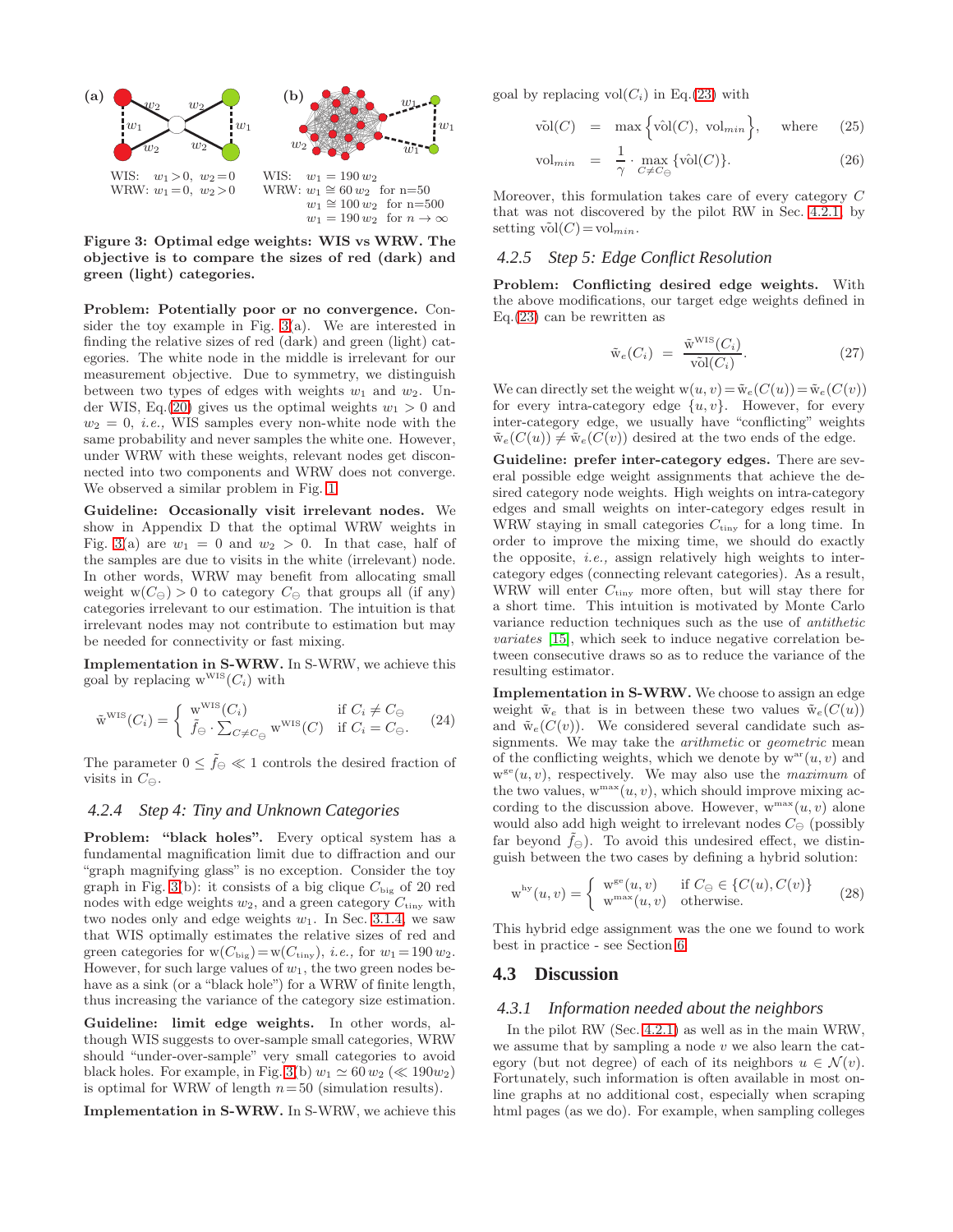in Facebook (Sec. [6\)](#page-8-0), we use the college membership information of all  $v$ 's neighbors, which, in Facebook, is available at v together with the friends list.

### <span id="page-6-2"></span>*4.3.2 Cost of pilot RW*

The pilot RW volume estimator described in Sec. [4.2.1](#page-4-0) considers the categories not only of the sampled nodes, but also of their neighbors. As a result, it achieves high efficiency, as we show in simulations (Sec. [5.3.1\)](#page-7-0) and Facebook measurements (Sec. [6.1\)](#page-8-1). Given that, and high robustness of S-WRW to estimation errors (see Sec. [5.3.5\)](#page-8-2), pilot RW should be only a small fraction of the later WRW (e.g.,  $6.5\%$ ) in our Facebook measurements in Sec. [6\)](#page-8-0).

#### <span id="page-6-3"></span>*4.3.3 Setting the parameters*

S-WRW sets the edge weights trying to achieve roughly  $\mathbf{w}^{\text{WIS}}(C_i)$  as the main goal. We slightly shape  $\mathbf{w}^{\text{WIS}}(C_i)$  to avoid black holes and improve mixing, which is controlled by two natural and easy-to-interpret parameters,  $f_{\Theta}$  and  $\gamma$ . **Irrelevant nodes visits**  $\tilde{f}_{\Theta}$ . The parameter  $0 \leq \tilde{f}_{\Theta} \ll 1$ controls the desired fraction of visits in  $C_{\ominus}$ . When setting  $\tilde{f}_{\Theta}$ , we should exploit the information provided by the pilot crawl. If the relevant categories appear poorly interconnected and often separated by irrelevant nodes, we should set  $f_{\Theta}$  relatively high. We have seen an extreme case in Fig. [3\(](#page-5-1)a), with disconnected relevant categories and optimal  $\tilde{f}_{\Theta} = 0.5$ . In contrast, when the relevant categories are strongly interconnected, we should use much smaller  $f_{\Theta}$ . However, because we can never be sure that the graph induced on relevant nodes is connected, we recommend always using  $f_{\Theta} > 0$ . For example, when measuring Facebook in Sec. [6,](#page-8-0) we set  $\tilde{f}_{\Theta} = 1\%$ .

**Maximal resolution γ.** The parameter  $\gamma \geq 1$  can be interpreted as the maximal resolution of our "graph magnifying glass", with respect to the largest relevant category  $C_{\text{big}}$ . S-WRW will typically sample well all categories that are less than  $\gamma$  times smaller than  $C_{\text{big}}$ ; all categories smaller than that are relatively undersampled (see Sec. [6.2.4\)](#page-9-0). In the extreme case, for  $\gamma \to \infty$ , S-WRW tries to cover every category, no matter how small, which may cause the "black hole" problem discussed in Sec. [4.2.4.](#page-5-2) In the other extreme, for  $\gamma = 1$  (and identical w<sup>WIS</sup>( $C_i$ ) for all categories, including  $C_{\ominus}$ ), S-WRW reduces to RW. We recommend always setting  $1 < \gamma < \infty$ . Ideally, we know  $|C_{\text{smallest}}|$  - the smallest category size that is still relevant to us. In that case we should set  $\gamma = |C_{\text{big}}|/|C_{\text{smallest}}|$ .<sup>[4](#page-6-0)</sup> For example, in Sec. [6](#page-8-0) the categories are US colleges; we set  $\gamma = 1000$ , because colleges with size smaller than  $1/1000$ th of the largest one *(i.e.*, with a few tens of students) seem irrelevant to our measurement. As another rule of thumb, we should try to set smaller  $\gamma$ for relatively small sample sizes and in graphs with tight community structure (see Sec. [5.3.5\)](#page-8-2).

#### *4.3.4 Conservative approach*

Note that a reasonable setting of these parameters  $(i.e.,$  $f_{\Theta} > 0$  and  $1 < \gamma < \infty$ , and any conflict resolution discussed in the paper), increases the weights of large categories (including  $C_{\ominus}$  and decreases the weight of small categories,

compared to  $w^{WIS}(C_i)$ . This makes S-WRW allocate category weights between the two extremes: RW and WIS. Consequently, S-WRW can be considered conservative (with respect to WIS).

### *4.3.5 S-WRW is unbiased*

It is also important to note that because the collected WRW sample is eventually corrected with the actual sampling weights as described in Sec. [2.4,](#page-2-0) S-WRW estimation process is unbiased, regardless of the choice of weights (so long as convergence is attained). In contrast, suboptimal weights (e.g., due to estimation error of  $f_C^{\text{vol}}$ ) can increase WRW mixing time, and/or the variance of the resulting estimator. However, our simulations and empirical experiments on Facebook (see Sec. 5 and 6) show that S-WRW is very robust to suboptimal choice of weights.

# **5. SIMULATION RESULTS**

The gain of our approach compared to RW comes from two main factors. First, S-WRW avoids, to a large extent or completely, the nodes in  $C_{\ominus}$  that are irrelevant to our measurement. This fact alone can bring an arbitrarily large improvement  $\left(\frac{N}{N-|C_{\ominus}|}\right)$  under WIS), especially when  $C_{\ominus}$  is large compared to N. We demonstrate this in the Facebook measurements in Section [6.](#page-8-0) Second, we can better allocate samples among the relevant categories. This factor is observable in our Facebook measurements as well, but it is more difficult to evaluate due to the lack of ground-truth therein. In this section, we evaluate the optimal allocation gain in a controlled simulation and we demonstrate some key insights.

# **5.1 Setup**

We consider a graph  $G$  with  $101K$  nodes and  $505.5K$  edges organized in two densely (and randomly) connected commu-nities<sup>[5](#page-6-1)</sup> as shown in Fig.  $4(h)$ .

The nodes in  $G$  are partitioned into two node categories:  $C_{\text{tiny}}$  with 1K nodes (dark red), and  $C_{\text{big}}$  with 100K nodes (light yellow). We consider two extreme scenarios of such a partition. The 'random' scenario is purely random, as shown in Fig. [4\(](#page-7-1)a). In contrast, under 'clustered', categories  $C_{\text{tiny}}$ and  $C_{\text{big}}$  coincide with the existing communities in  $G$ , as shown in Fig. [4\(](#page-7-1)h). It is arguably the worst case scenario for graph sampling by exploration.

We fix the edge weights of all internal edges in  $C_{\text{big}}$  to 1. All the remaining edges, i.e., all edges incident on nodes in category  $C_{\text{tiny}}$ , have weight w each, where  $w \geq 1$  is a parameter. Note that this is equivalent to setting  $\tilde{w}_e(C_{\text{big}})=$ 1,  $\tilde{w}_e(C_{\text{tiny}})=w$ , and 'max' or 'hybrid' conflict resolution.

### **5.2 Measurement objective and error metric**

We are mainly interested in measuring the relative sizes  $f_{\text{tiny}}$  and  $f_{\text{big}}$  of categories  $C_{\text{tiny}}$  and  $C_{\text{big}}$ , respectively.

We use Normalized Root Mean Square Error (NRMSE) to assess the estimation error, defined as [\[37\]](#page-12-7):

$$
NRMSE(\hat{x}) = \frac{\sqrt{\mathbb{E}\left[ (\hat{x} - x)^2 \right]}}{x},
$$
\n(29)

where x is the real value and  $\hat{x}$  is the estimated one.

<span id="page-6-0"></span><sup>&</sup>lt;sup>4</sup>Strictly speaking,  $\gamma$  is related to volumes vol $(C_i)$  rather than sizes  $|C_i|$ . They are equivalent when category volume is proportional to its size, which is often the case, and is the central assumption in the "scale-up method" [\[9\]](#page-11-10).

<span id="page-6-1"></span><sup>5</sup>The term "community" refers to cluster and is defined purely based on topology. The term "category" is a property of a node and is independent of topology.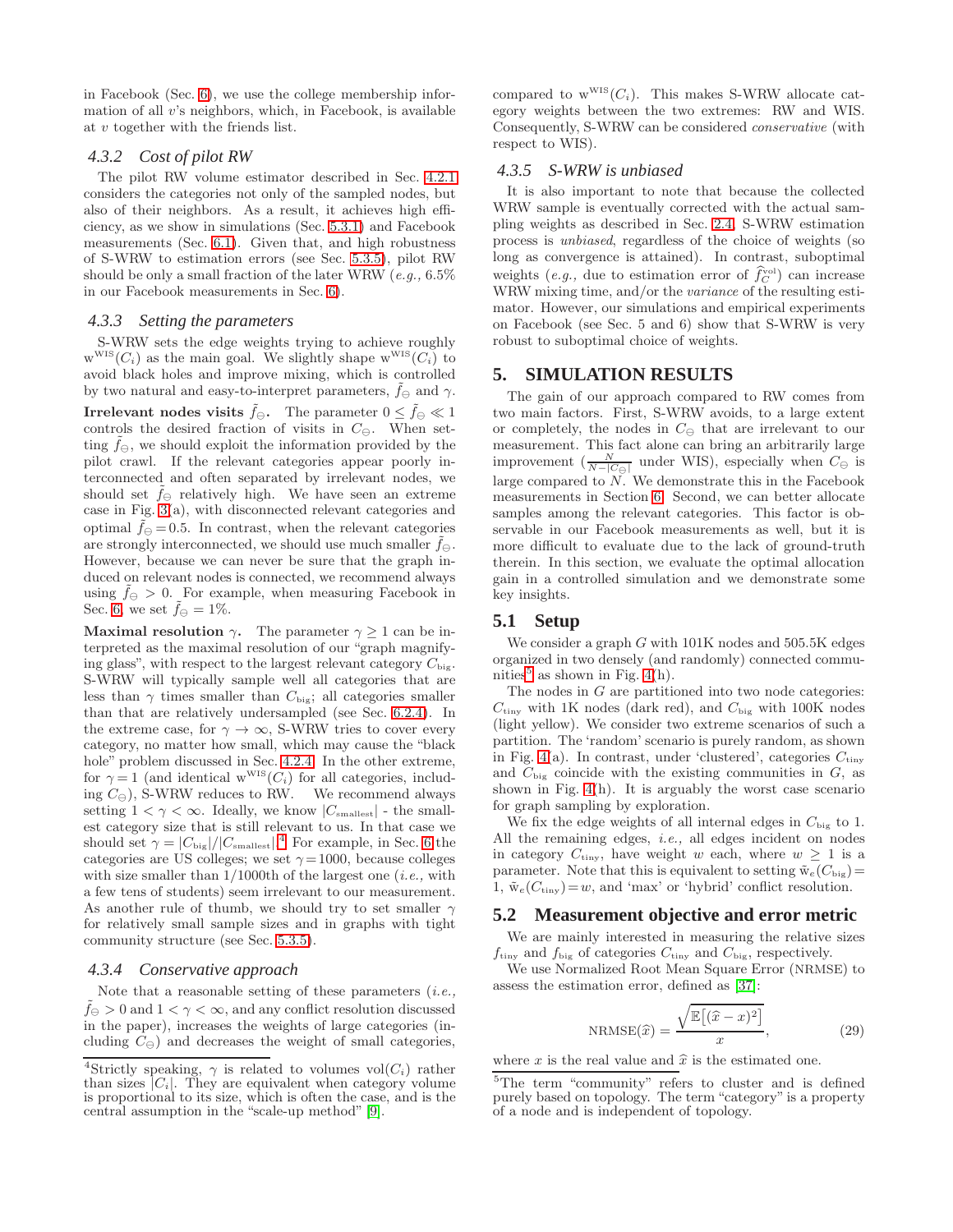

<span id="page-7-1"></span>Figure 4: RW and S-WRW under two scenarios: Random (a-g) and Clustered (h-n). In (b,i), we show error of two volume estimators: naive Eq.[\(32\)](#page-12-8) (dotted) and neighbor-based Eq.[\(35\)](#page-12-6) (plain). Next, we show error of size estimator as a function of  $n$  (c,j) and w (d,g,k,n); in the latter, UIS and RW correspond to WIS and S-WRW for  $w=1$ . In (e,l), we show the empirical probability that S-WRW visits  $C_{\text{tiny}}$  at least once. Finally, (f,m) is gain  $\alpha$  of S-WRW over RW under the optimal choice of w (plain), and for fixed  $\gamma = w = 5$  (dashed).

### **5.3 Results**

#### <span id="page-7-0"></span>*5.3.1 Estimating volumes is usually cheap*

The first step in S-WRW is obtaining category volume estimates  $\hat{f}_i^{\text{vol}}$ . We achieve it by running a short pilot RW and applying the estimator Eq.[\(35\)](#page-12-6). We show NRMSE $(f_{\text{tiny}}^{\text{vol}})$  as plain curves in Fig. [4\(](#page-7-1)b). This estimator takes advantage of the knowledge of the categories of the neighboring nodes, which makes it much more efficient than the naive estimator Eq.[\(32\)](#page-12-8) shown by dashed curves. Moreover, the advantage of Eq. $(35)$  over Eq. $(32)$  grows with the graph density and the skewness of its degree distribution (not shown here).

Note that under 'random', RW and WIS (with the sampling probabilities of RW) are almost equally efficient. However, on the other extreme, i.e., under the 'clustered' scenario, the performance of RW becomes much worse and the advantage of Eq. $(35)$  over Eq. $(32)$  diminishes. This is because essentially all friends of a node from category  $C_i$  are in  $C_i$  too, which reduces formula Eq.[\(35\)](#page-12-6) to Eq.[\(32\)](#page-12-8). Nevertheless, we show later in Sec. [5.3.5](#page-8-2) that even severalfold volume estimation errors are likely not to affect significantly the results.

### *5.3.2 Visiting the tiny category*

Fig. [4\(](#page-7-1)e,l) presents the empirical probability  $\mathbb{P}[C_{\text{tiny}}$  visited that our walk visits at least one node from  $C_{\text{tiny}}$ . Of course, this probability grows with the sample length. However, the choice of weight w also helps in it. Indeed, WRW with  $w > 1$ is more likely to visit  $C_{\text{tiny}}$  than RW ( $w = 1$ , bottom line).

This demonstrates the first advantage of introducing edge weights and WRW.

#### *5.3.3 Optimal* w *and* γ

Let us now focus on the estimation error as a function of w, shown in Fig.  $4(d,k)$ . Interestingly, this error does not drop monotonically with  $w$  but follows a 'U' shaped function with a clear optimal value  $w^{\text{opt}}$ .

Under WIS, we have  $w^{\text{opt}} \simeq 100$ , which confirms our findings in Sec. [3.1.4.](#page-3-7) Indeed, according to Eq. $(20)$ , we need the same number of samples from the two categories, and thus  $w^{WIS}(C_{\text{tiny}}) = w^{WIS}(C_{\text{big}})$  (by Eq.[\(22\)](#page-4-4)). By plugging this and  $vol(C_{\text{big}}) = 100 \cdot vol(C_{\text{tiny}})$  to Eq.[\(23\)](#page-4-2), we finally obtain the WIS-optimal edge weights in  $C_{\text{tiny}}$ , *i.e.*,  $w^{\text{opt}} = w_e(C_{\text{tiny}}) = 100 \cdot w_e(C_{\text{big}}) = 100.6$  $w^{\text{opt}} = w_e(C_{\text{tiny}}) = 100 \cdot w_e(C_{\text{big}}) = 100.6$ 

In contrast, WRW is optimized for  $w < 100$ . For the sample length  $n = 500$  as in Fig. [4\(](#page-7-1)d,k), the error is minimized already for  $w^{\text{opt}} \simeq 20$  and increases for higher weights. This demonstrates the "black hole" effect discussed in Sec. [4.2.4.](#page-5-2) It is much more pronounced in the 'clustered' scenario, confirming our intuition that black-holes become a problem only in the presence of relatively isolated, tight communities. Of course, the black hole effect diminishes with the sample length n (and completely vanishes for  $n \to \infty$ ), which can be observed in Fig.  $4(g,n)$ , especially in  $(n)$ .

In other words, the optimal assignment of edge weights (in relevant categories) under WRW lies somewhere between

<span id="page-7-2"></span> ${}^{6}$ For simplicity, we ignored in this calculation the conflicts on the 500 edges between  $C_{\text{big}}$  and  $C_{\text{tiny}}$ .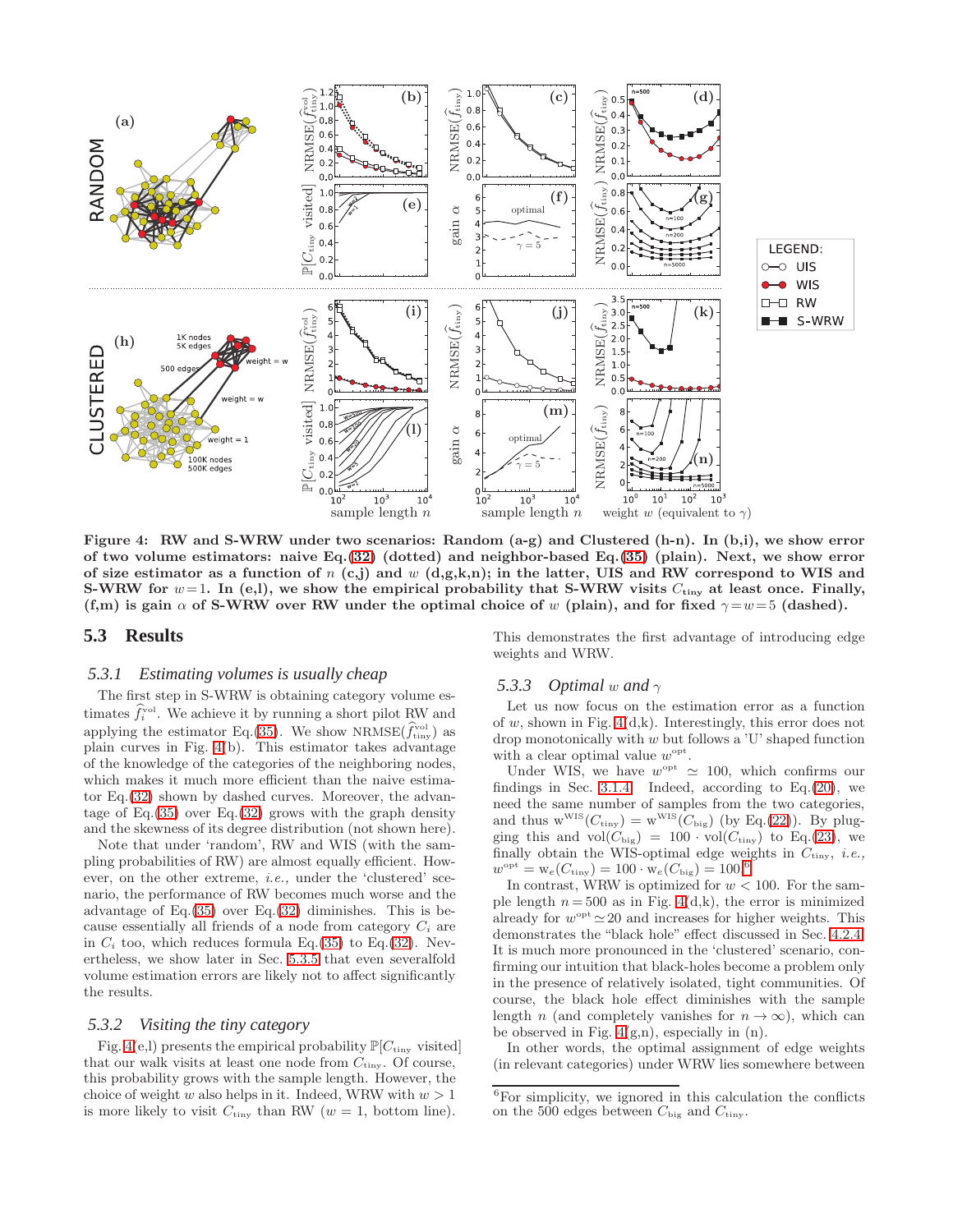RW (all weights equal) and WIS. In S-WRW, we control it by parameter  $\gamma$ . In this example, we have  $\gamma \equiv w$  for  $\gamma \le 100$ . Indeed, by combining Eq.[\(23\)](#page-4-2), Eq.[\(25\)](#page-5-3), Eq.[\(26\)](#page-5-3),  $w^{WIS}(C_{\text{tiny}}) = w^{WIS}(C_{\text{big}})$ , we obtain

$$
w = \frac{w}{1} = \frac{w_e(C_{\text{tiny}})}{w_e(C_{\text{big}})} = \frac{w^{\text{WIS}}(C_{\text{tiny}}) / \tilde{\text{vol}}(C_{\text{tiny}})}{w^{\text{WIS}}(C_{\text{big}}) / \tilde{\text{vol}}(C_{\text{big}})}
$$
  
= 
$$
\frac{\tilde{\text{vol}}(C_{\text{big}})}{\tilde{\text{vol}}(C_{\text{tiny}})} = \frac{\text{vol}(C_{\text{big}})}{\frac{1}{\gamma} \text{vol}(C_{\text{big}})} = \gamma.
$$

Consequently, the optimal setting of  $\gamma$  is the same as  $w^{\text{opt}}$ discussed above.

#### *5.3.4 Gain* α

The gain  $\alpha$  of WIS over UIS is given by Eq.[\(20\)](#page-3-3). In this case, we have  $\alpha = (101K)^2 \cdot (4 \cdot 1K \cdot 100K)^{-1} \simeq 25$ . Indeed, WIS with  $n = 500$  samples shown in Fig. [4\(](#page-7-1)d) achieves NRMSE  $\simeq 0.1$ , which is the same as UIS of about  $\alpha = 25$ times more samples (see Fig.  $4(c)$ ).

This gain due to stratification is smaller for sampling by exploration: a 500-hop-long WRW with  $w \approx 20$  yields the same error NRMSE $\simeq$  0.3 as a 2000-hop-long RW. This means that WRW reduces the sampling cost by a factor of  $\alpha \simeq 4$ . Fig. [4\(](#page-7-1)f) shows that this gain does not vary much with the sampling length. Under 'clustered', both RW and WRW perform much worse. Nevertheless, Fig. [4\(](#page-7-1)m) shows that also in this scenario WRW may significantly reduce the sampling cost, especially for longer samples.

It is worth noting that WRW can sometimes significantly outperform UIS. This is the case in Fig. [4\(](#page-7-1)d), where UIS is equivalent to WIS with  $w = 1$ . Because no walk can mix faster than UIS (that is independent and thus has perfect mixing), improving the mixing time alone [\[5,](#page-11-11)[10](#page-11-12)[,37](#page-12-7)[,38\]](#page-12-9) cannot achieve the potential gains of stratification, in general.

So far we focused on the smaller set  $C_{\text{tiny}}$  only. When estimating the size of  $C_{\text{big}}$ , all errors are much smaller, but we observe similar gain  $\alpha$ .

### <span id="page-8-2"></span>*5.3.5 Robustness to* γ *and volume estimation*

The gain  $\alpha$  shown above is calculated for the optimal choice of w, or, equivalently,  $\gamma$ . Of course, in practice it might be impossible to obtain this value. Fortunately, S-WRW is relatively robust to the choice of parameters. The dashed lines in Fig. [4\(](#page-7-1)f,m) are calculated for  $\gamma$  fixed to  $\gamma = 5$ , rather than optimized. Note that this value is often drastically smaller than the optimal one (e.g.,  $w^{\text{opt}} \simeq 50$  for  $n = 5000$ . Nevertheless, although the performance somewhat drops, S-WRW still reduces the sampling cost about three-fold.

This observation also addresses potential concerns one might have regarding the category volume estimation er-ror (see Sec. [4.2.1\)](#page-4-0). Indeed, setting  $\gamma = 5$  means that every category  $C_i$  with volume estimated at  $\text{vol}(C_i) \leq \frac{1}{5} \text{vol}(C_{\text{big}})$ is treated the same. In Fig. [4\(](#page-7-1)f), the volume of  $C_{\text{tiny}}$  would have to be overestimated by more than 20 times in order to affect the edge weight setting and thus the results. We have seen in Sec. [5.3.1](#page-7-0) that this is very unlikely, even under smallest sample lengths and most adversarial scenarios.

### **5.4 Summary**

WRW brings two types of benefits (i) avoiding irrelevant nodes  $C_{\ominus}$  and (ii) carefully allocating samples between relevant categories of different sizes. Even when  $C_{\ominus} = \emptyset$ , WRW can still reduce the sampling cost by 75%. This second benefit is more difficult to achieve when the categories form strong and tight communities, which leads to the "black hole"' effect. We should then choose smaller, more conservative values of  $\gamma$  in S-WRW, which translate into smaller w in our example. In contrast, under a looser community structure this problem disappears and WRW is closer to WIS.

# <span id="page-8-0"></span>**6. IMPLEMENTATION IN FACEBOOK**

As a concrete application, we apply S-WRW to measure the Facebook social graph, which is our motivating and canonical example. We also note that it is an undirected and can also be considered a static graph, for all practical purposes in this study.<sup>[7](#page-8-3)</sup> In Facebook, every user may de-clare herself a member of a college<sup>[8](#page-8-4)</sup> he/she attends. This membership information is publicly available by default and allows us to answer some interesting questions. For example, how do the college networks (or "colleges" for short) compare with respect to their sizes? What is the college-to-college friendship graph? In order to answer these questions, we have to collect many college user samples, preferably evenly distributed between colleges. This is the main goal of this section.

#### <span id="page-8-1"></span>**6.1 Measurement Setup**

By default, every Facebook user can see the basic information on any other user, including the name, photo, and a list of friends together with their college memberships (if any). We developed a high performance multi-threaded crawler to explore Facebook's social graph by scraping this web interface.

To make informed decision for the parameters of S-WRW, we first ran a short pilot RW (see Sec. [4.2.1\)](#page-4-0) with a total of  $65K$  samples (which is only  $6.5\%$  of the length of the main S-WRW sample). Although our pilot walk visited only 2000 colleges, it estimated the relative volumes  $f_i^{\text{vol}}$ for about 9500 colleges discovered among friends of sampled users, as discussed in Sec. [4.3.2.](#page-6-2) In Fig. [6\(](#page-10-1)a), we show that the neighbor-based estimator Eq.[\(35\)](#page-12-6) greatly outperforms the naive estimator Eq.[\(32\)](#page-12-8). These volumes cover several decades. Because colleges with only a few tens of users are not of our interest, we set the maximal resolution to  $\gamma\!=\!1000$ (see the discussion in Sec. [4.3.3\)](#page-6-3). Finally, because the college students looked very well interconnected in our pilot RW, we set the desired fraction of irrelevant nodes to a small number  $\tilde{f}_\Theta = 1\%$ .

In the main measurement phase, we collected three S-WRW crawls, each with different edge weight conflict resolution (hybrid, geometric, and arithmetic), and one simple RW crawl as a baseline comparison (Table [1\)](#page-9-1). For each crawl type we collected 1 million unique users. Some of them are sampled multiple times (at no additional bandwidth cost), which results in higher total number of samples in the second row of Table [1.](#page-9-1) Our crawls were performed on Oct. 16-19 2010, and are available at [\[1\]](#page-11-13).

<span id="page-8-3"></span><sup>7</sup>The Facebook characteristics do change but in time scales much longer than the 3-day duration of our crawls. Websites such as Facebook statistics, Alexa etc show that the number of Facebook users is growing with rate 0.1-0.2% per day.

<span id="page-8-4"></span><sup>8</sup>There also exist categories other than colleges, namely "work" and "high school". Facebook requires a valid category-specific email for verification.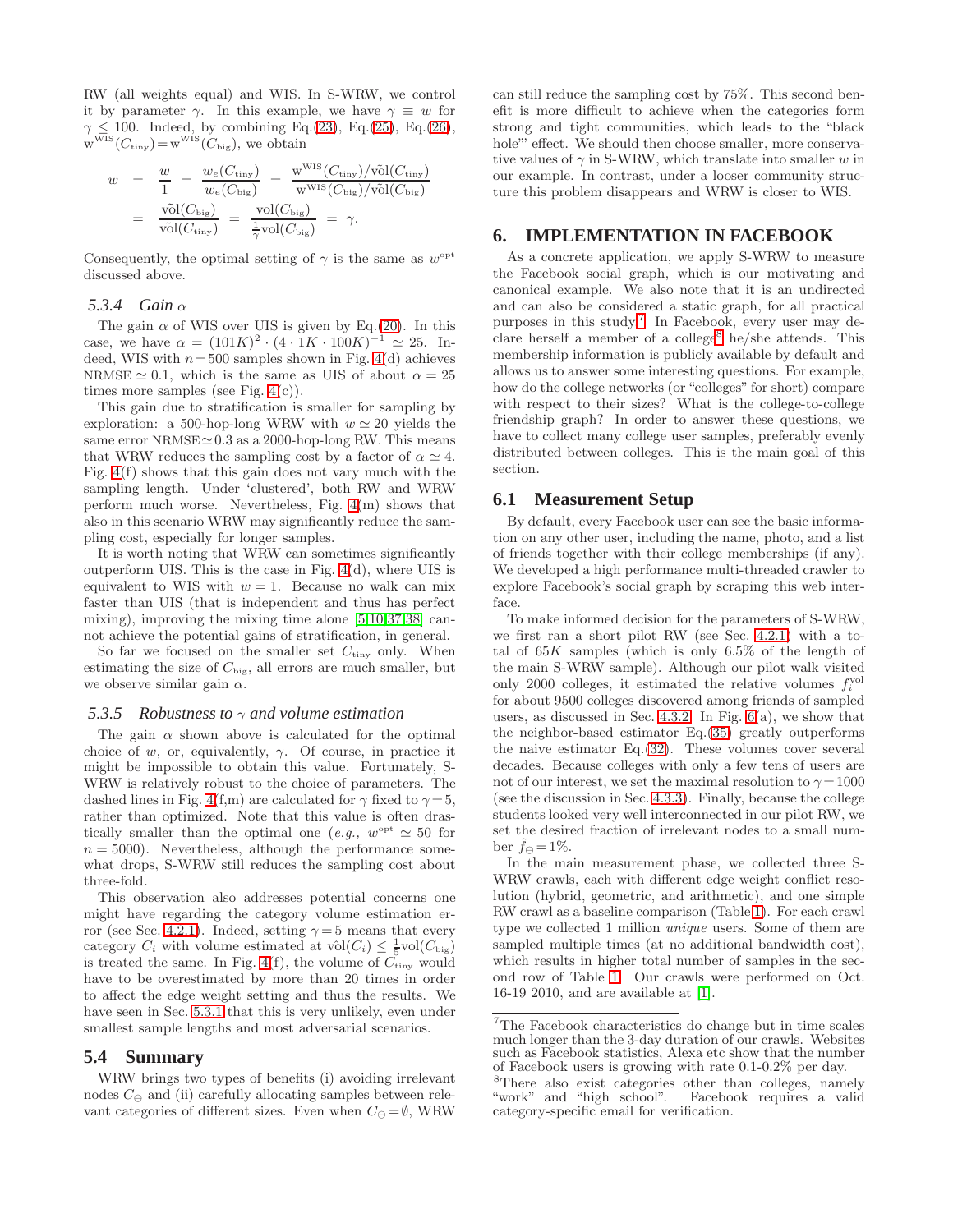

<span id="page-9-2"></span>Figure 5: 5331 colleges discovered and ranked by RW. (a) Estimated relative college sizes  $f_i$ . (b) Absolute number of user samples per college. (c-e) 25 estimates of size  $\hat{f}_i$  for three different colleges and sample lengths *n*. (f) Average NRMSE of college size estimation. Results in (a,b,f) are binned. lengths  $n.$  (f) Average NRMSE of college size estimation.

|                 | RW     | S-WRW             |           |            |
|-----------------|--------|-------------------|-----------|------------|
|                 |        | Hvbrid            | Geometric | Arithmetic |
| Unique samples  | 1.000K | $1.000\mathrm{K}$ | 1.000K    | 1.000K     |
| Total samples   | 1.016K | 1.263K            | 1.228K    | 1.237K     |
| College samples | $9\%$  | 86\%              | 79%       | 58%        |
| Unique Colleges | 5,331  | 9,014             | 8.994     | 10.439     |

<span id="page-9-1"></span>Table 1: Overview of collected Facebook datasets.

# **6.2 Results: RW vs. S-WRW**

### *6.2.1 Avoiding irrelevant categories*

Only 9% of the RW's samples come from colleges, which means that the vast majority of sampling effort is wasted. In contrast, the S-WRW crawls achieved 6-10 better efficiency, collecting 86% (hybrid), 79% (geometric) and 58% (arithmetic) samples from colleges. Note that these values are significantly lower than the target 99% suggested by our choice of  $f_{\Theta} = 1\%$ , and that S-WRW hybrid reaches the highest number. This is in agreement with our discussion in Sec. [4.2.5.](#page-5-4) Finally, we also note that S-WRW crawls discovered  $1.6 - 1.9$  times more unique colleges than RW.

It might seem surprising that RW samples colleges in 9% of cases while only 3.5% of Facebook users belong to colleges. This can be explained by looking at the last rows of Table [1.](#page-9-1) Indeed, the college users have on average three times more Facebook friends than average users, and therefore they attract RW approximately three times more often.

### *6.2.2 Stratification*

The advantage of S-WRW over RW does not lie exclusively in avoiding the nodes in the irrelevant category  $C_{\ominus}$ . S-WRW can also over-sample small categories (here colleges) at the cost of under-sampling large ones (which are very well sampled anyway). This feature becomes important especially when the category sizes differ significantly, which is the case in Facebook. Indeed, Fig. [5\(](#page-9-2)a) shows that college sizes exhibit great heterogeneity. For a fair comparison, we only include the 5,331 colleges discovered by RW. (In fact, this filtering actually gives preference to RW. S-WRW crawls discovered many more colleges that we do not show in this figure.) They span more than two orders of magnitude and follow a heavily skewed distribution (not shown here).

Fig. [5\(](#page-9-2)b) confirms that S-WRW successfully oversamples the small colleges. Indeed, the number of S-WRW samples

per college is almost constant (roughly around 100). In contrast, the number of RW samples follows closely the college size, which results in dramatic 100-fold differences between RW and S-WRW for smaller colleges.

#### *6.2.3 College size estimation*

With more samples per college, we naturally expect a better estimation accuracy under S-WRW. We demonstrate it for three colleges of different sizes (in terms of the number of Facebook users): MIT (large), Caltech (medium), and Eindhoven University of Technology (small). Each boxplot in Fig. [5\(](#page-9-2)c-e) is generated based on 25 independent college size estimates  $\widehat{f}_i$  that come from walks of length  $n = 4K$ (left), 20K (middle), and 40K (right) samples each. For the three studied colleges, RW fails to produce reliable estimates in all cases except for MIT (largest college) under the two longest crawls. Similar results hold for the overwhelming majority of middle-sized and small colleges. The underlying reason is the very small number of samples collected by RW in these colleges, averaging at below 1 sample per walk. In contrast, the three S-WRW crawls contain typically 5-50 times more samples than RW (in agreement with Fig. [5\(](#page-9-2)b)), and produce much more reliable estimates.

Finally, we aggregate the results over all colleges and compute the gain  $\alpha$  of S-WRW over RW. We calculate the error  $NRMSE(f_i)$  by taking as our "ground truth"  $f_i$  the grand average of  $\widehat{f}_i$  values over all samples collected via all full-length walks and crawl types. Fig. [5\(](#page-9-2)f) presents  $NRMSE(\hat{f}_i)$  averaged over all 5,331 colleges discovered by RW, as a function of walk length n. As expected, for all crawl types the error decreases with  $n$ . However, there is a consistent large gap between RW and all three versions of S-WRW. RW needs 13-15 times more samples than S-WRW in order to achieve the same error.

### <span id="page-9-0"></span>*6.2.4 The effect of the choice of* γ

Recall that in all the S-WRW results described above, we used the resolution  $\gamma = 1000$ . In order to check how sensitive the results are to the choice of this parameter, we also tried a (shorter) S-WRW run with  $\gamma = 100$ , *i.e.*, ten times smaller. In Fig. [6\(](#page-10-1)b), we see that the number of samples collected in the smallest colleges is smaller under  $\gamma = 100$  than under  $\gamma = 1000$ . In fact, the two curves diverge for colleges about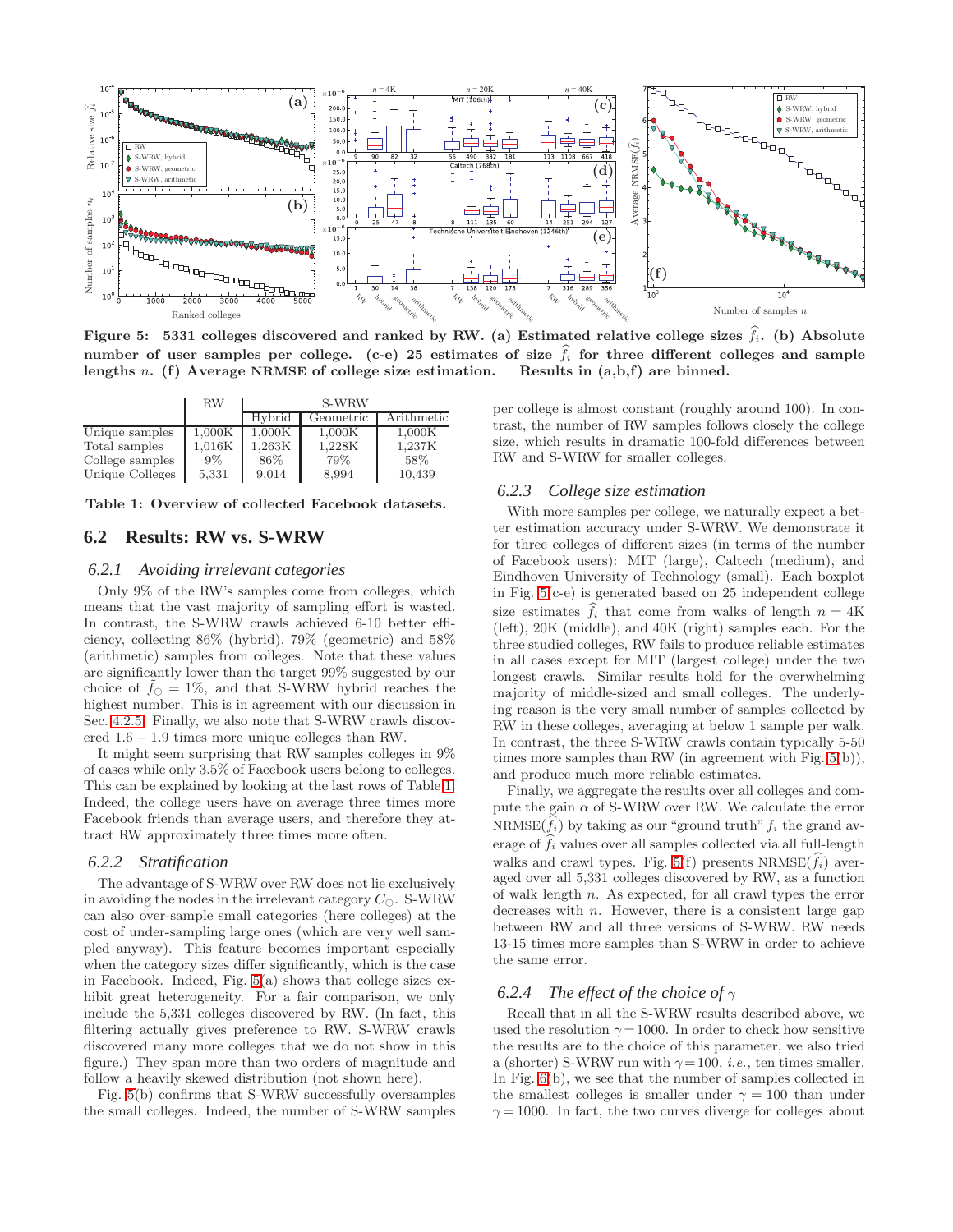

<span id="page-10-1"></span>Figure 6: Facebook: Pilot RW and other walks of the same length  $n = 65K$ . (a) The performance of the neighbor-based volume estimator Eq.[\(35\)](#page-12-6) (plain line) and the naive one Eq.[\(32\)](#page-12-8) (dashed line). As 'ground-truth' we used  $f_i^{\text{vol}}$  calculated for all  $4\times1\text{M}$ collected samples. (b) The effect of the choice of  $\gamma$ .

100 times smaller than the biggest college, i.e., exactly at the maximal resolution  $\gamma = 100$ .

In any case, both settings of  $\gamma$  perform orders of magnitude better than RW of the same length.

### **6.3 Summary**

Only about 3.5% of 500M Facebook users are college members. There are more than 10K colleges and they greatly vary in size, ranging from 50 (or fewer) to 50K members (we aggregate students, alumni and staff). In this setting, state-of-the-art sampling methods such as RW are bound to perform poorly. Indeed, UIS, i.e., an idealized version of RW, with as many as 1M samples will collect only one sample from size-500 college, on average. Even if we could magically sample directly only from colleges, we would typically collect fewer than 30 samples per size-500 college.

S-WRW solves these problems. We showed that S-WRW of the same length collects typically about 100 samples per size-500 college. As a result, S-WRW outperforms RW by  $\alpha = 13 - 15$  times or  $\alpha = 12 - 14$  times if we also consider the 6.5% overhead from the initial pilot RW. This huge gain can be decomposed into two factors, say  $\alpha = \alpha_1 \cdot \alpha_2$ , as we proposed in Eq.[\(21\)](#page-3-8). Factor  $\alpha_1 \simeq 8$  can be attributed to a about 8 times higher fraction of college samples in S-WRW compared to RW. Factor  $\alpha_2 \simeq 1.5$  is due to over-sampling smaller networks, *i.e.*, by applying stratified sampling.

Another important observation is that S-WRW is robust to the way we resolve target edge weight conflicts in Sec. [4.2.5.](#page-5-4) The differences between the three S-WRW implementations are minor - it is the application of Eq.[\(27\)](#page-5-5) that brings most of the benefit.

# <span id="page-10-0"></span>**7. RELATED WORK**

Graph Sampling by Exploration. Early crawling of P2P, OSN and WWW typically used graph traversals, mainly BFS [\[3](#page-11-14)[,31–](#page-11-15)[33](#page-12-10)[,43\]](#page-12-11) and its variants. However, incomplete BFS introduces bias towards high-degree nodes that is unknown and thus impossible to correct in general graphs [\[2,](#page-11-16)[8](#page-11-17)[,17,](#page-11-6)[25,](#page-11-18) [26\]](#page-11-19). Later studies followed a more principled approach based on random walks (RW) [\[4](#page-11-7)[,29\]](#page-11-4). The Metropolis-Hasting RW (MHRW) [\[16](#page-11-20)[,30\]](#page-11-5) removes the bias during the walk; it has been used to sample P2P networks [\[35,](#page-12-1)[40\]](#page-12-2) and OSNs [\[17\]](#page-11-6). Alternatively, we can use RW, whose bias is known and can be corrected for [\[20,](#page-11-21)[39\]](#page-12-4), thus leading to a re-weighted

RW [\[17,](#page-11-6)[35\]](#page-12-1). RW was also used to sample Web [\[21\]](#page-11-22), P2P networks [\[18](#page-11-23)[,35,](#page-12-1)[40\]](#page-12-2), OSNs [\[17](#page-11-6)[,24,](#page-11-24)[33](#page-12-10)[,36\]](#page-12-12), and other large graphs [\[27\]](#page-11-1). It was empirically shown in [\[17](#page-11-6)[,35\]](#page-12-1) that RW outperforms MHRW in measurement accuracy. Therefore, RW can be considered as the state-of-the-art.

Random walks have also been used to sample *dynamic* graphs [\[35,](#page-12-1)[40](#page-12-2)[,42\]](#page-12-3), which are outside the scope of this paper.

Fast Mixing Markov Chains. The mixing time of a random walk determines the efficiency of the sampling. On the practical side, the mixing time of RW in many OSNs was found larger than commonly believed [\[33\]](#page-12-10). Multiple dependent random walks [\[37\]](#page-12-7) have been used to sample disconnected and loosely connected graphs. Random walks with jumps have been used to sample large graphs in [\[5](#page-11-11)[,38\]](#page-12-9) and in [\[27\]](#page-11-1). All the above methods treat all nodes with equal importance, which is orthogonal to our technique.

On the theoretical side, in [\[10\]](#page-11-12), the authors propose a method to set edge weights that achieve the fastest mixing WRW for a given target stationary distribution. This technique, although related, is not applicable in our context. First, [\[10\]](#page-11-12) requires the knowledge of the graph, which makes it inapplicable to G, yet possibly feasible in  $G^C$  (after estimating some limited information about  $G^C$  as in Sec. [4.2.1\)](#page-4-0). In the latter case, however, even given a perfect knowledge of  $G^C$ , [\[10\]](#page-11-12) often assigns weight 0 to some self-loops, which likely makes the underlying graph G disconnected. Finally, and most importantly, [\[10\]](#page-11-12) takes a target stationary distribution as input. By taking  $w^{WIS}$ , we will face exactly the same problems of potentially poor convergence (Sec. [4.2.3\)](#page-4-5) and "black holes" (Sec. [4.2.4\)](#page-5-2) as we addressed by S-WRW.

Stratified Sampling. Our approach builds on stratified sampling [\[34\]](#page-12-0), a widely used technique in statistics; see [\[12,](#page-11-2) [28\]](#page-11-3) for a good introduction.

A related work in a different networking problem is [\[14\]](#page-11-25), where threshold sampling is used to vary sampling probabilities of network traffic flows and estimate their volume.

Weighted Random Walks for Sampling. Random walks on graphs with weighted edges, or equivalently reversible Markov chains [\[4](#page-11-7)[,29\]](#page-11-4), are well studied and heavily used in Monte Carlo Markov Chain simulations [\[16\]](#page-11-20) to sample a state space with a specified probability distribution. However, to the best of our knowledge, WRWs have not been designed explicitly for measurements of real online systems. In the context of sampling OSNs, the closest works are [\[5,](#page-11-11)[38\]](#page-12-9). Technically speaking, they use WRW. But they set as their only objective the minimization of the mixing time, which makes them orthogonal and complementary to our approach, as we discussed above.

Very recent applications of weighted random walks in online social networks include [\[6,](#page-11-26)[7\]](#page-11-27). [\[7\]](#page-11-27) uses WRW in the context of link prediction. The authors employ supervised learning techniques to set the edge weights, with the goal of increasing the probability of visiting nodes that are more likely to receive new links. [\[6\]](#page-11-26) introduces WRW-based methods to generate samples of nodes that are internally well-connected but also approximately uniform over the population. In both these papers, WRW is used to predict/extract something from a known graph. In contrast, we use WRW to estimate features of an unknown graph.

In the context of World Wide Web crawling, focused crawling techniques [\[11](#page-11-28)[,13\]](#page-11-29) have been introduced to follow web pages of specified interest and to avoid the irrelevant pages.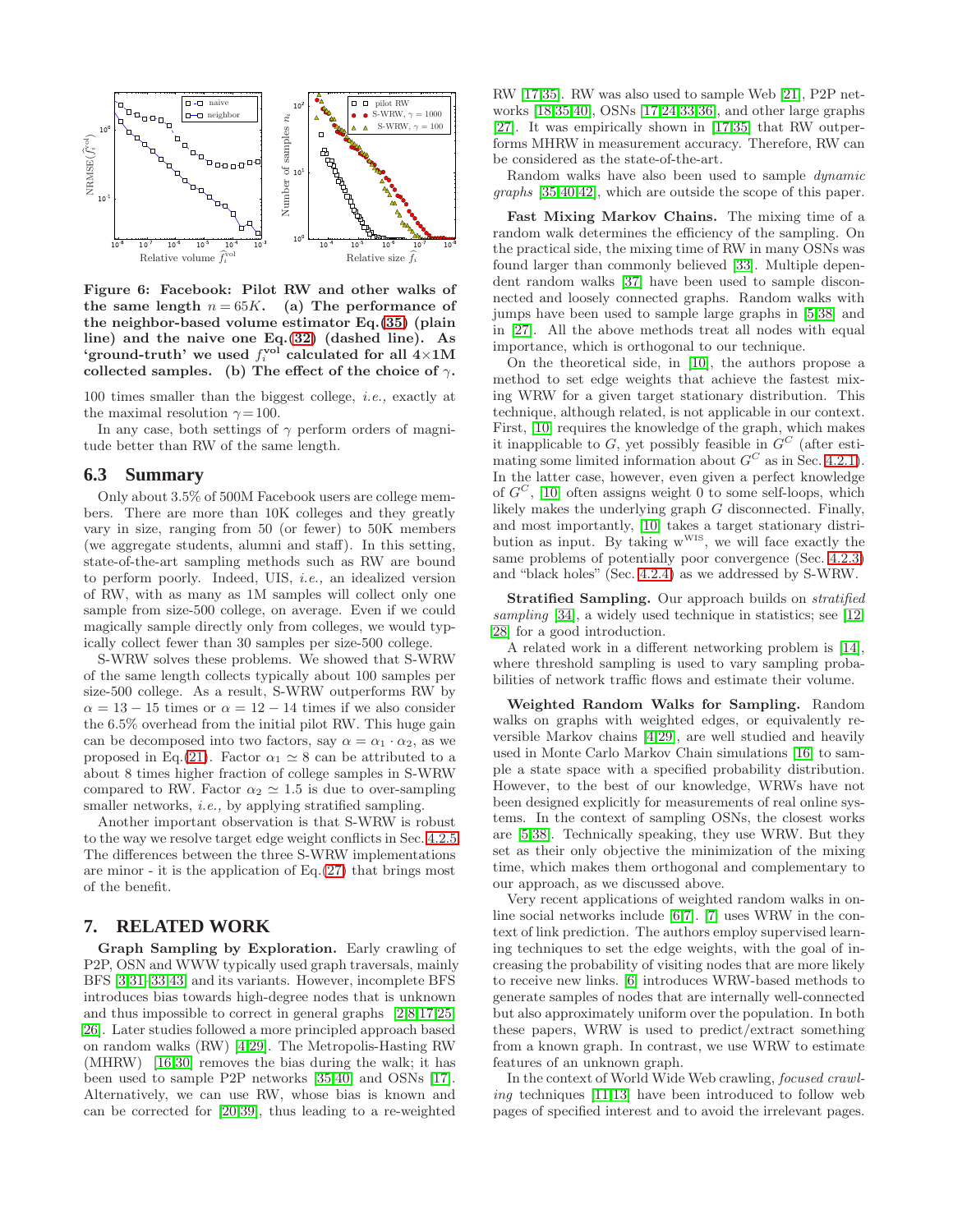This is achieved by performing a BFS type of sample, except that instead of fifo queue they use a priority queue weighted by the page relevancy. In our context, such an approach suffers from the same problems as regular BFS: (i) collected samples strongly depend on the starting point, and (ii) we are not able to unbias the sample.

# **8. CONCLUSION**

We introduced Stratified Weighted Random Walk (S-WRW) - an efficient way to sample large, static, undirected graphs via crawling and using minimal information. S-WRW performs a weighted random walk on the graph with weights determined by the estimation problem. We apply our approach to measure the Facebook social graph, and we show that S-WRW greatly outperforms the state-of-art sampling technique, namely the simple re-weighted random walk.

There are several directions for future work. First, S-WRW is currently an intuitive and efficient heuristic; in future work, we plan to investigate the optimal solution to problems identified in this paper and compare against or improve S-WRW. Second, it may be possible to combine these ideas with existing orthogonal techniques, some of which have been reviewed in Related Work, to further improve performance. Finally, we are interested in extending our techniques to dynamic graphs and non-stratified data.

### <span id="page-11-13"></span>**9. REFERENCES**

- [1] Weighted Random Walks of the Facebook social graph: [http://odysseas.calit2.uci.edu/research/,](http://odysseas.calit2.uci.edu/research/) 2011.
- <span id="page-11-16"></span>[2] D. Achlioptas, A. Clauset, D. Kempe, and C. On the bias of traceroute sampling: or, power-law degree distributions in regular graphs. Journal of the ACM, 2009.
- <span id="page-11-14"></span>[3] Y. Ahn, S. Han, H. Kwak, S. Moon, and H. Jeong. Analysis of topological characteristics of huge online social networking services. In WWW, pages 835–844, 2007.
- <span id="page-11-7"></span>[4] D. Aldous and J. A. Fill. Reversible Markov Chains and Random Walks on Graphs. In preparation.
- <span id="page-11-11"></span>[5] K. Avrachenkov, B. Ribeiro, and D. Towsley. Improving Random Walk Estimation Accuracy with Uniform Restarts. In I7th Workshop on Algorithms and Models for the Web Graph, 2010.
- <span id="page-11-26"></span>[6] L. Backstrom and J. Kleinberg. Network Bucket Testing. In WWW, 2011.
- <span id="page-11-27"></span>[7] L. Backstrom and J. Leskovec. Supervised Random Walks: Predicting and Recommending Links in Social Networks. In ACM International Conference on Web Search and Data Minig (WSDM), 2011.
- <span id="page-11-17"></span>[8] L. Becchetti, C. Castillo, D. Donato, and A. Fazzone. A comparison of sampling techniques for web graph characterization. In LinkKDD, 2006.
- <span id="page-11-10"></span>[9] H. R. Bernard, T. Hallett, A. Iovita, E. C. Johnsen, R. Lyerla, C. McCarty, M. Mahy, M. J. Salganik, T. Saliuk, O. Scutelniciuc, G. a. Shelley, P. Sirinirund, S. Weir, and D. F. Stroup. Counting hard-to-count populations: the network scale-up method for public health. Sexually Transmitted Infections, 86(Suppl 2):ii11–ii15, Nov. 2010.
- <span id="page-11-12"></span>[10] S. Boyd, P. Diaconis, and L. Xiao. Fastest mixing Markov chain on a graph. SIAM review, 46(4):667–689, 2004.
- <span id="page-11-28"></span>[11] S. Chakrabarti. Focused crawling: a new approach to topic-specific Web resource discovery. Computer Networks, 31(11-16):1623–1640, May 1999.
- <span id="page-11-2"></span>[12] W. G. Cochran. Sampling Techniques, volume 20 of McGraw-Hil Series in Probability and Statistics. Wiley, 1977.
- <span id="page-11-29"></span>[13] M. Diligenti, F. Coetzee, S. Lawrence, C. Giles, and M. Gori. Focused crawling using context graphs. In Proceedings of the 26th International Conference on Very Large Data Bases, pages 527–534, 2000.
- <span id="page-11-25"></span>[14] N. Duffield, C. Lund, and M. Thorup. Learn more, sample less: control of volume and variance in network measurement. IEEE Transactions on Information Theory, 51(5):1756–1775, May 2005.
- <span id="page-11-9"></span>[15] J. Gentle. Random number generation and Monte Carlo methods. Springer Verlag, 2003.
- <span id="page-11-20"></span>[16] W. R. Gilks, S. Richardson, and D. J. Spiegelhalter. Markov Chain Monte Carlo in Practice. Chapman and Hall/CRC, 1996.
- <span id="page-11-6"></span>[17] M. Gjoka, M. Kurant, C. T. Butts, and A. Markopoulou. Walking in Facebook: A Case Study of Unbiased Sampling of OSNs. In INFOCOM, 2010.
- <span id="page-11-23"></span>[18] C. Gkantsidis, M. Mihail, and A. Saberi. Random walks in peer-to-peer networks. In INFOCOM, 2004.
- <span id="page-11-8"></span>[19] M. Hansen and W. Hurwitz. On the Theory of Sampling from Finite Populations. Annals of Mathematical Statistics, 14(3), 1943.
- <span id="page-11-21"></span>[20] D. D. Heckathorn. Respondent-Driven Sampling: A New Approach to the Study of Hidden Populations. Social Problems, 44:174–199, 1997.
- <span id="page-11-22"></span>[21] M. R. Henzinger, A. Heydon, M. Mitzenmacher, and M. Najork. On near-uniform URL sampling. In WWW, 2000.
- [22] M. H. Kalos and P. A. Whitlock. Monte carlo methods. Volume I: Basics. Wiley, 1986.
- <span id="page-11-0"></span>[23] E. D. Kolaczyk. Statistical Analysis of Network Data, volume 69 of Springer Series in Statistics. Springer New York, 2009.
- <span id="page-11-24"></span>[24] B. Krishnamurthy, P. Gill, and M. Arlitt. A few chirps about Twitter. In WOSN, 2008.
- <span id="page-11-18"></span>[25] M. Kurant, A. Markopoulou, and P. Thiran. On the bias of BFS (Breadth First Search). In ITC, also in [arXiv:1004.1729](http://arxiv.org/abs/1004.1729), 2010.
- <span id="page-11-19"></span>[26] S. H. Lee, P.-J. Kim, and H. Jeong. Statistical properties of Sampled Networks. Phys. Rev. E, 73:16102, 2006.
- <span id="page-11-1"></span>[27] J. Leskovec and C. Faloutsos. Sampling from large graphs. In KDD, pages 631–636, 2006.
- <span id="page-11-3"></span>[28] S. Lohr. Sampling: design and analysis. Brooks/Cole, second edition, 2009.
- <span id="page-11-4"></span>[29] L. Lovász. Random walks on graphs: A survey. Combinatorics, Paul Erdos is Eighty, 2(1):1–46, 1993.
- <span id="page-11-5"></span>[30] N. Metropolis, A. W. Rosenbluth, M. N. Rosenbluth, A. H. Teller, and E. Teller. Equation of state calculation by fast computing machines. Journal of Chemical Physics, 21:1087–1092, 1953.
- <span id="page-11-15"></span>[31] A. Mislove, H. S. Koppula, K. P. Gummadi, P. Druschel, and B. Bhattacharjee. Growth of the Flickr social network. In WOSN, 2008.
- [32] A. Mislove, M. Marcon, K. P. Gummadi, P. Druschel,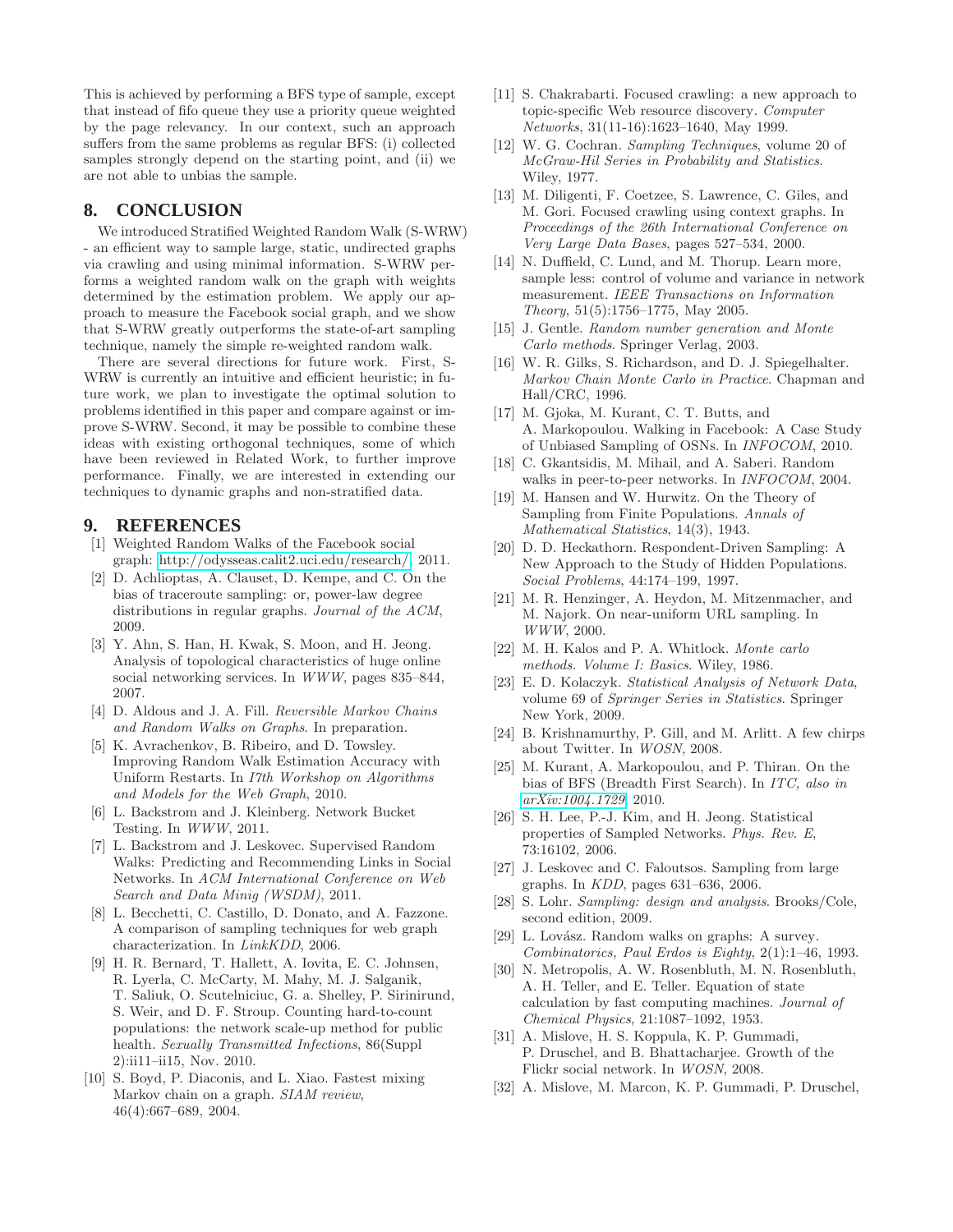and B. Bhattacharjee. Measurement and analysis of online social networks. In IMC, pages 29–42, 2007.

- <span id="page-12-10"></span>[33] A. Mohaisen, A. Yun, and Y. Kim. Measuring the mixing time of social graphs. IMC, 2010.
- <span id="page-12-0"></span>[34] J. Neyman. On the Two Different Aspects of the Representative Method: The Method of Stratified Sampling and the Method of Purposive Selection. Journal of the Royal Statistical Society, 97(4):558, 1934.
- <span id="page-12-1"></span>[35] A. Rasti, M. Torkjazi, R. Rejaie, N. Duffield, W. Willinger, and D. Stutzbach. Respondent-driven sampling for characterizing unstructured overlays. In Infocom Mini-conference, pages 2701–2705, 2009.
- <span id="page-12-12"></span>[36] A. H. Rasti, M. Torkjazi, R. Rejaie, and D. Stutzbach. Evaluating Sampling Techniques for Large Dynamic Graphs. In Technical Report, volume 1, 2008.
- <span id="page-12-7"></span>[37] B. Ribeiro and D. Towsley. Estimating and sampling graphs with multidimensional random walks. In IMC, volume 011, 2010.
- <span id="page-12-9"></span>[38] B. Ribeiro, P. Wang, and D. Towsley. On Estimating Degree Distributions of Directed Graphs through Sampling. UMass Technical Report, 2010.
- <span id="page-12-4"></span>[39] M. Salganik and D. D. Heckathorn. Sampling and estimation in hidden populations using respondent-driven sampling. Sociological Methodology, 34(1):193–240, 2004.
- <span id="page-12-2"></span>[40] D. Stutzbach, R. Rejaie, N. Duffield, S. Sen, and W. Willinger. On unbiased sampling for unstructured peer-to-peer networks. In IMC, 2006.
- <span id="page-12-5"></span>[41] E. Volz and D. D. Heckathorn. Probability based estimation theory for respondent driven sampling. Journal of Official Statistics, 24(1):79–97, 2008.
- <span id="page-12-3"></span>[42] W. Willinger, R. Rejaie, M. Torkjazi, M. Valafar, and M. Maggioni. OSN Research: Time to Face the Real Challenges. In HotMetrics, 2009.
- <span id="page-12-11"></span>[43] C. Wilson, B. Boe, A. Sala, K. P. N. Puttaswamy, and B. Y. Zhao. User interactions in social networks and their implications. In EuroSys, 2009.

# **Appendix A: Achieving Arbitrary Node Weights**

Achieving arbitrary node weights by setting the edge weights in a graph  $G = (V, E)$  is sometimes impossible. For example, for a graph that is a path consisting of two nodes  $(v_1 - v_2)$ , it is impossible to achieve  $w(v_1) \neq w(v_2)$ . However, it is always possible to do so, if there are self loops in each node.

OBSERVATION 1. For any undirected graph  $G = (V, E)$ with a self-loop  $\{v, v\}$  at every node  $v \in V$ , we can achieve an arbitrary distribution of node weights  $w(v) > 0, v \in V$ , by appropriate choice of edge weights  $w(u, v) > 0$ ,  $\{u, v\} \in E$ .

PROOF. Denote by  $w_{\text{min}}$  the smallest of all target node weights w(v). Set  $w(u, v) = w_{min}/N$  for all non self-loop edges (i.e., where  $u \neq v$ ). Now, for every self-loop  $\{v, v\} \in E$ set

$$
\mathrm{w}(v,v) \;\; = \;\; \frac{1}{2} \left( \mathrm{w}(v) - \frac{\mathrm{w}_{\mathrm{min}}}{N} \cdot (\deg(v) - 2) \right).
$$

It is easy to check that, because there are exactly deg $(v)$  - 2 non self-loop edges incident on v, every node  $v \in V$  will achieve the target weight  $w(v)$ . Moreover, the definition of  $w_{\text{min}}$  guarantees that  $w(v, v) > 0$  for every  $v \in V$ .  $\Box$ 

# **Appendix B: Estimating Category Volumes**

In this section, we derive efficient estimators of the volume ratio  $\widehat{f}_C^{\text{vol}} = \frac{\text{vol}(C)}{\text{vol}(V)}$ . Recall that  $S \subset V$  denotes an independent sample of nodes in G, with replacement.

### Node sampling

If  $S$  is a uniform sample UIS, then we can write

<span id="page-12-15"></span>
$$
\widehat{f}_C^{\text{vol}} = \frac{\sum_{v \in S} \deg(v) \cdot 1_{\{v \in C\}}}{\sum_{v \in S} \deg(v)},\tag{30}
$$

which is a straightforward application of the classic ratio estimator [\[28\]](#page-11-3).

In the more general case, when  $S$  is selected using WIS, then we have to correct for the linear bias towards nodes of higher weights  $w()$ , as follows:

$$
\widehat{f}_C^{\text{vol}} = \frac{\sum_{v \in S} \deg(v) \cdot 1_{\{v \in C\}} / \mathbf{w}(v)}{\sum_{v \in S} \deg(v) / \mathbf{w}(v)}.
$$
 (31)

In particular, if w(v)  $\sim$  deg(v), then

<span id="page-12-8"></span>
$$
\widehat{f}_C^{\text{vol}} = \frac{1}{n} \cdot \sum_{v \in S} 1_{\{v \in C\}}.
$$
 (32)

#### Star sampling

Another approach is to focus on the set of all neighbors  $\mathcal{N}(S)$  of sampled nodes (with repetitions) rather than on S itself, i.e., to use 'star sampling' [\[23\]](#page-11-0). The probability that a node  $v$  is a neighbor of a node sampled from  $V$  by UIS is

$$
\sum_{u \in V} \frac{1}{N} \cdot 1_{\{v \in \mathcal{N}(u)\}} = \frac{\deg(v)}{N}.
$$

Consequently, the nodes in  $\mathcal{N}(S)$  are asymptotically equivalent to nodes drawn with probabilities linearly proportional to node degrees. By applying Eq.[\(32\)](#page-12-8) to  $\mathcal{N}(S)$ , we obtain<sup>[9](#page-12-13)</sup>

<span id="page-12-14"></span>
$$
\hat{f}_C^{\text{vol}} = \frac{1}{\text{vol}(S)} \sum_{u \in S} \sum_{v \in \mathcal{N}(u)} 1_{\{v \in C\}}, \tag{33}
$$

where we used  $|\mathcal{N}(S)| = \sum_{u \in S} \deg(u) = \text{vol}(S)$ .

In the more general case, when S is selected using WIS, then we correct for the linear bias towards nodes of higher weights w(), as follows:

$$
\widehat{f}_C^{\text{vol}} = \frac{1}{\sum_{u \in S} \frac{\deg(u)}{\mathbf{w}(u)}} \sum_{u \in S} \left( \frac{1}{\mathbf{w}(u)} \sum_{v \in \mathcal{N}(u)} 1_{\{v \in C\}} \right). \quad (34)
$$

In particular, if w(v)  $\sim$  deg(v), then

<span id="page-12-6"></span>
$$
\widehat{f}_C^{\text{vol}} = \frac{1}{n} \sum_{u \in S} \left( \frac{1}{\deg(u)} \sum_{v \in \mathcal{N}(u)} 1_{\{v \in C\}} \right). \tag{35}
$$

Note that for every sampled node  $v \in S$ , the formulas Eq.[\(33](#page-12-14)[-35\)](#page-12-6) exploit all the deg(v) neighbors of v, whereas Eq.[\(30](#page-12-15)[-32\)](#page-12-8) rely on one node per sample only. Not surprisingly, Eq.[\(33-](#page-12-14)[35\)](#page-12-6) performed much better in all our simulations and implementations.

<span id="page-12-13"></span> $9^9$ As a side note, observe that formula Eq.[\(33\)](#page-12-14) generalizes the "scale-up method" [\[9\]](#page-11-10) used in social sciences to estimate the size (here  $|C|$ ) of hidden populations (e.g., of drug addicts). Indeed, if we assume that the average node degree in  $V$  is the same as in C, then  $vol(C)/vol(V) = |C|/N$ , which reduces Eq.[\(32\)](#page-12-8) to the core formula of the scale-up method.